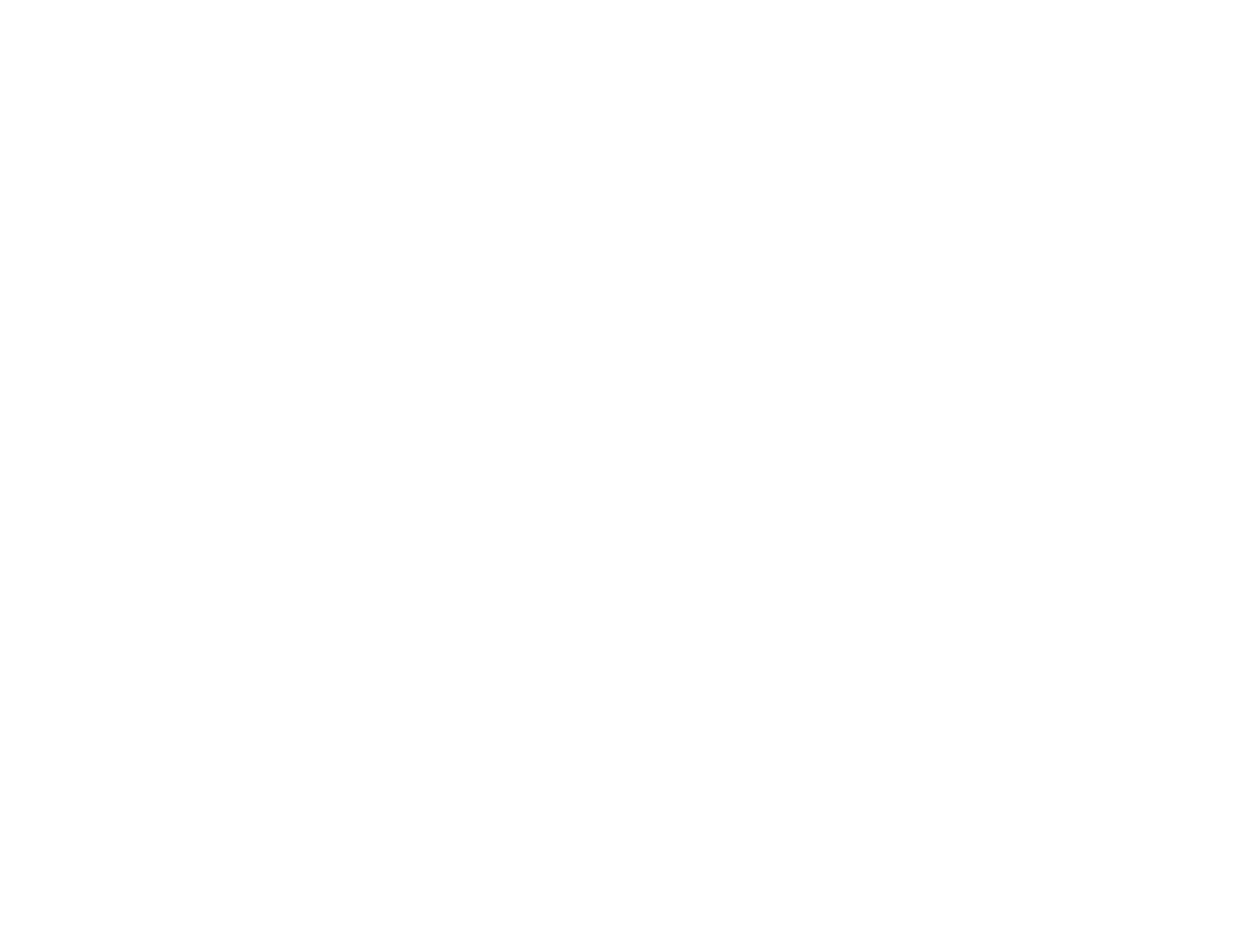# **CHARACTERISTICS OF THE GROWTH ENTERPRISE MARKET ("GEM") OF THE STOCK EXCHANGE OF HONG KONG LIMITED (THE "STOCK EXCHANGE")**

**GEM has been positioned as a market designed to accommodate companies to which a higher investment risk may be attached than other companies listed on the Stock Exchange. Prospective investors should be aware of the potential risks of investing in such companies and should make the decision to invest only after due and careful consideration. The greater risk profile and other characteristics of GEM mean that it is a market more suited to professional and other sophisticated investors.**

**Given the emerging nature of companies listed on GEM, there is a risk that securities traded on GEM may be more susceptible to high market volatility than securities traded on the Main Board of the Stock Exchange and no assurance is given that there will be a liquid market in the securities traded on GEM.**

*Hong Kong Exchanges and Clearing Limited and the Stock Exchange take no responsibility for the contents of this report, make no representation as to its accuracy or completeness and expressly disclaim any liability whatsoever for any loss howsoever arising from or in reliance upon the whole or any part of the contents of this report.*

*This report, for which the directors (the "Directors") of CHINA PRIMARY RESOURCES HOLDINGS LIMITED (the "Company") collectively and individually accept full responsibility, includes particulars given in compliance with the Rules Governing the Listing of Securities on the GEM of the Stock Exchange (the "GEM Listing Rules") for the purpose of giving information with regard to the Company. The Directors, having made all reasonable enquiries, confirm that to the best of their knowledge and belief the information contained*  in this report is accurate and complete in all material respects and not *misleading or deceptive, and there are no other matters the omission of which would make any statement herein or this report misleading.*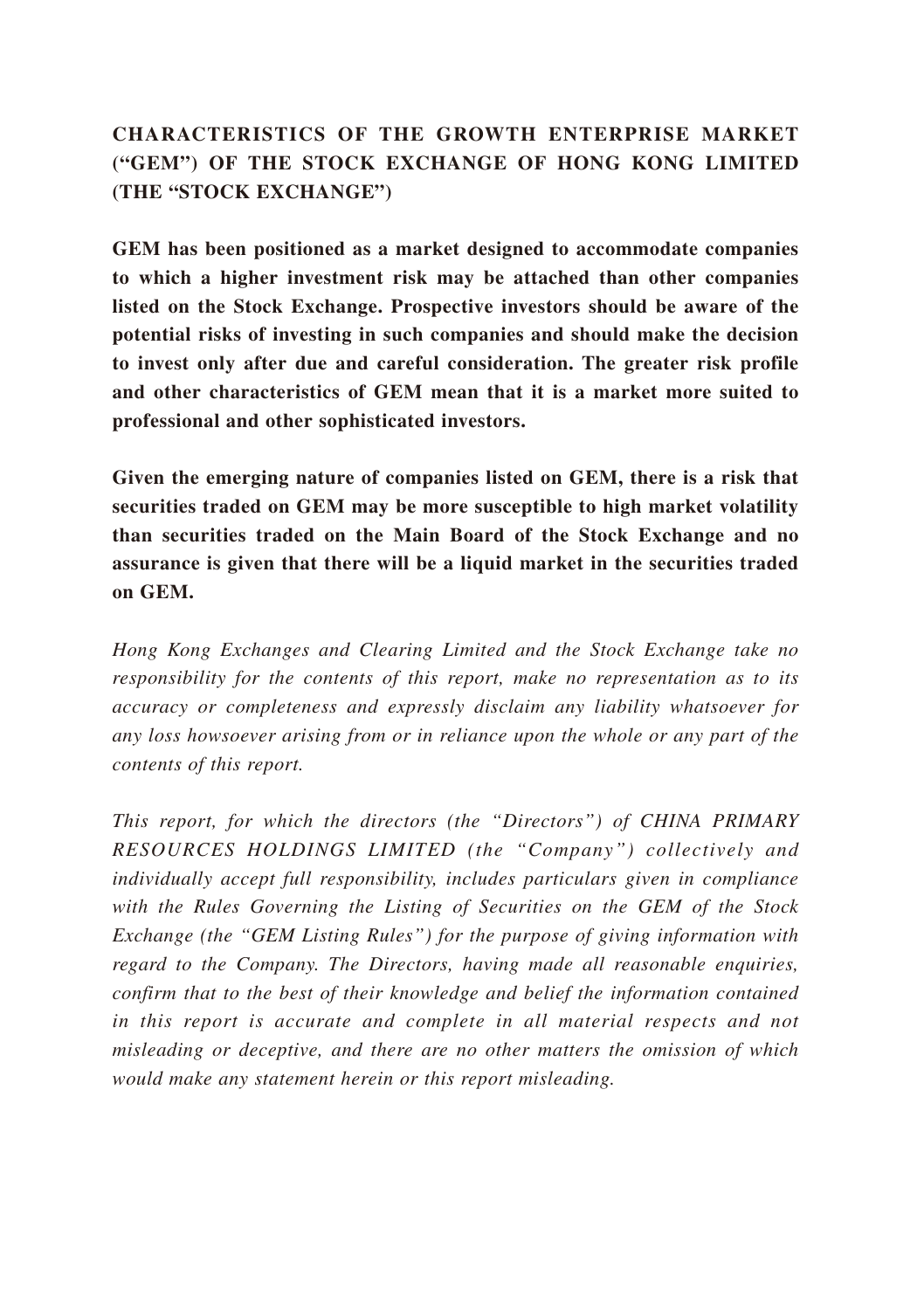# *HIGHLIGHTS*

Turnover for the six months ended 30 June 2010 was approximately HK\$70,271,000, representing an increase of approximately 631% from the corresponding period.

Loss attributable to owners of the Company for the same period amounted to approximately HK\$19,890,000 while it was loss of approximately HK\$33,982,000 in the corresponding period.

The Board does not recommend the payment of any interim dividend for the six months ended 30 June 2010.

# *UNAUDITED RESULTS*

The board of Directors (the "Board") of China Primary Resources Holdings Limited (the "Company") announces the unaudited consolidated results of the Company and its subsidiaries (collectively referred to as the "Group") for the six months ended 30 June 2010 together with the comparative figures as follows. The consolidated interim financial statements of the Group have not been audited but have been reviewed by the audit committee of the Company.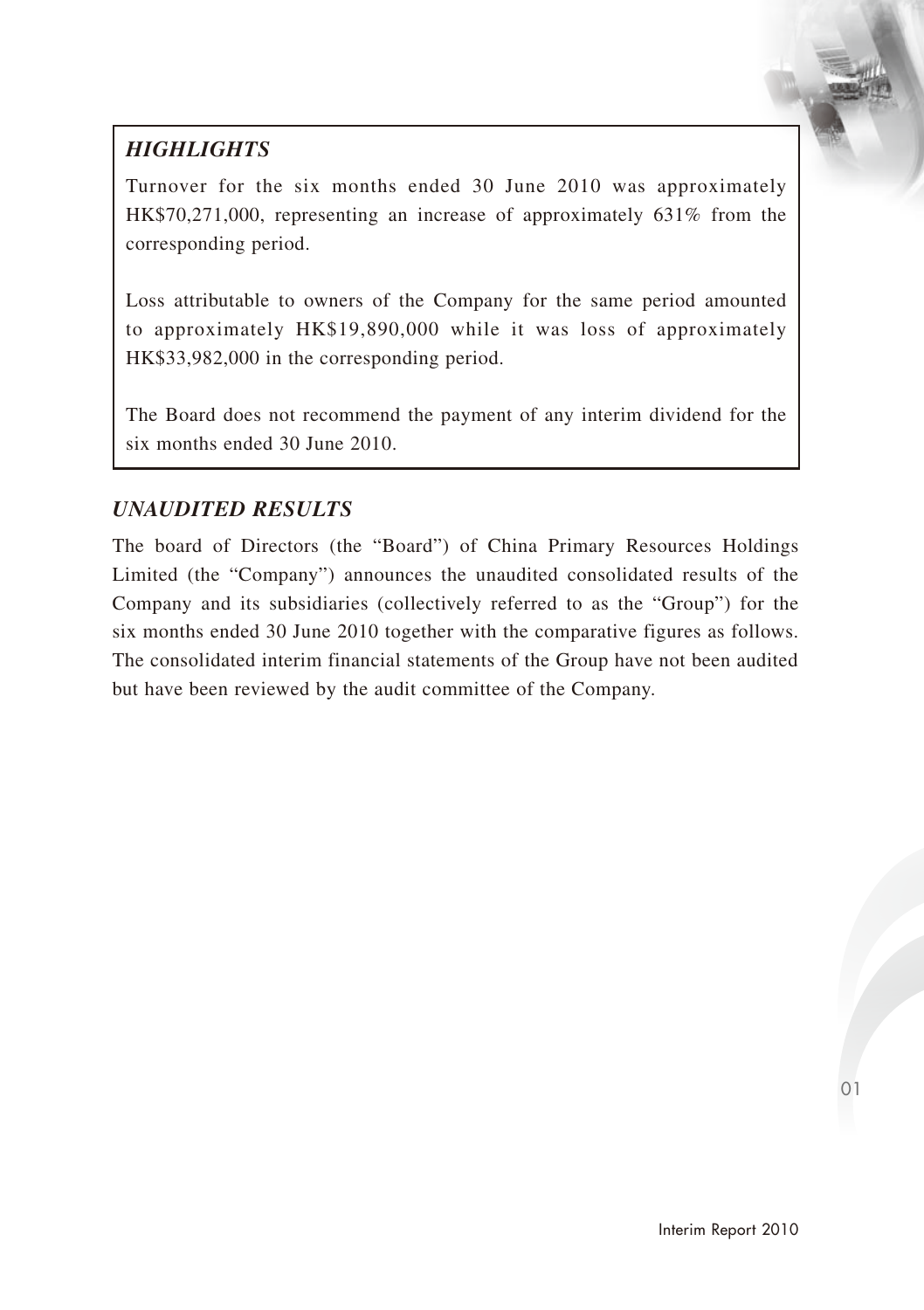# *UNAUDITED CONDENSED CONSOLIDATED INCOME STATEMENT*

|                                                                                                                |                | Three months ended<br>30 June | Six months ended<br>30 June    |                                                                      |                                |
|----------------------------------------------------------------------------------------------------------------|----------------|-------------------------------|--------------------------------|----------------------------------------------------------------------|--------------------------------|
|                                                                                                                | <b>Notes</b>   | 2010<br><b>HK\$'000</b>       | 2009<br>HK\$'000<br>(restated) | 2010<br><b>HK\$'000</b>                                              | 2009<br>HK\$'000<br>(restated) |
| Turnover                                                                                                       | $\overline{c}$ | 32,115                        | 3,879                          | 70,271                                                               | 9,609                          |
| Other income and gain                                                                                          | $\mathfrak{Z}$ | 45                            | 8                              | 75                                                                   | 44                             |
| Cost of inventories sold<br>Staff costs, including                                                             |                | (24,708)                      | (3,377)                        | (60, 152)                                                            | (8, 841)                       |
| directors' remuneration                                                                                        |                | (1,510)                       | (1,218)                        | (2,947)                                                              | (2,963)                        |
| Depreciation                                                                                                   |                | (754)                         | (598)                          | (1,480)                                                              | (1,063)                        |
| Amortisation of mining<br>rights<br>Amortisation of land use                                                   |                | (2,064)                       | (2,016)                        | (4,089)                                                              | (4,032)                        |
| rights                                                                                                         |                | (178)                         | (174)                          | (353)                                                                | (348)                          |
| Other operating expenses                                                                                       |                | (5,582)                       | (3,567)                        | (10, 978)                                                            | (6,798)                        |
| Share of losses of                                                                                             |                |                               |                                |                                                                      |                                |
| associates, net                                                                                                |                |                               | (1, 553)                       |                                                                      | (10, 282)                      |
| Finance costs                                                                                                  | $\overline{4}$ | (6, 873)                      | (6, 197)                       | (13, 308)                                                            | (12, 641)                      |
| Loss before income tax                                                                                         | 5              | (9,509)                       | (14, 813)                      | (22,961)                                                             | (37, 315)                      |
| Income tax credit/(charge)                                                                                     | 6              | (673)                         | 1,108                          | 2,142                                                                | 2,216                          |
| Loss for the period                                                                                            |                | (10, 182)                     | (13,705)                       | (20, 819)                                                            | (35,099)                       |
| Loss attributable to:                                                                                          |                |                               |                                |                                                                      |                                |
| Owners of the Company                                                                                          |                | (9,709)                       | (13, 158)                      | (19,890)                                                             | (33,982)                       |
| Minority interests                                                                                             |                | (473)                         | (547)                          | (929)                                                                | (1,117)                        |
|                                                                                                                |                | (10, 182)                     | (13,705)                       | (20, 819)                                                            | (35,099)                       |
| <b>LOSS PER SHARE</b><br><b>ATTRIBUTABLE TO</b><br><b>OWNERS OF THE</b><br><b>COMPANY</b><br>Basic and diluted | 8              | $(0.79$ cents)                |                                | $(1.33 \text{ cents})$ $(1.62 \text{ cents})$ $(3.43 \text{ cents})$ |                                |
|                                                                                                                |                |                               |                                |                                                                      |                                |

CHINA PRIMARY RESOURCES HOLDINGS LIMITED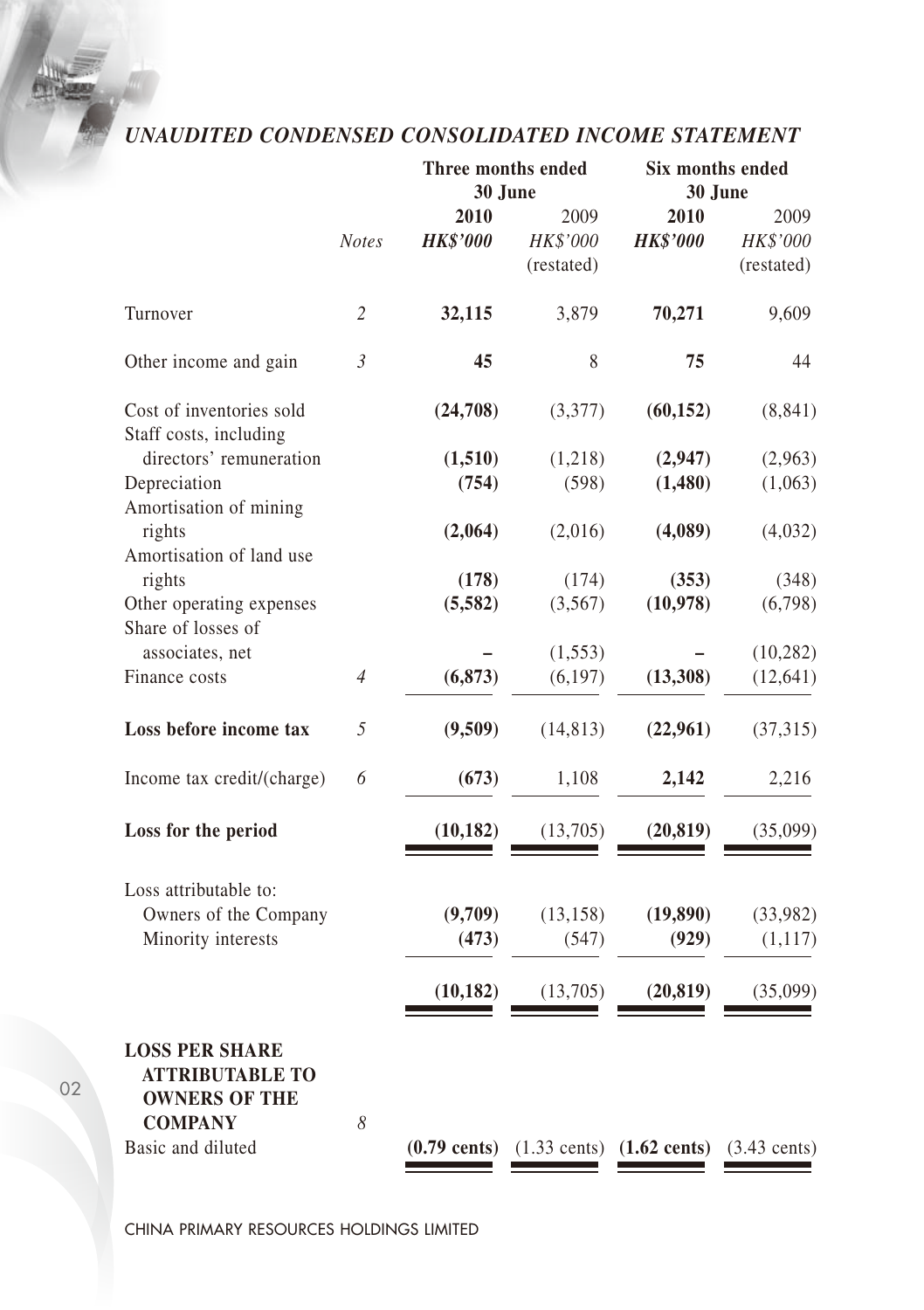# *UNAUDITED CONDENSED CONSOLIDATED STATEMENT OF COMPREHENSIVE INCOME*

|                                                                                                           | Three months ended<br>30 June |                  | Six months ended<br>30 June |                   |  |
|-----------------------------------------------------------------------------------------------------------|-------------------------------|------------------|-----------------------------|-------------------|--|
|                                                                                                           | 2010<br><b>HK\$'000</b>       | 2009<br>HK\$'000 | 2010<br><b>HK\$'000</b>     | 2009<br>HK\$'000  |  |
| Loss for the period                                                                                       | (10, 182)                     | (13,705)         | (20, 819)                   | (35,099)          |  |
| Other comprehensive income:                                                                               |                               |                  |                             |                   |  |
| Exchange differences on<br>translation of associates<br>Exchange differences on<br>translation of foreign |                               | 16,587           |                             | 18,106            |  |
| operations                                                                                                | 5,138                         | 49               | 5,879                       | 783               |  |
| Other comprehensive income<br>for the period, net of tax                                                  | 5,138                         | 16,636           | 5,879                       | 18,889            |  |
| Total comprehensive income<br>for the period                                                              | (5,044)                       | 2,931            | (14,940)                    | (16,210)          |  |
| Total comprehensive income<br>for the period attributable to:                                             |                               |                  |                             |                   |  |
| Owners of the Company<br>Minority interests                                                               | (5,160)<br>116                | 3,402<br>(471)   | (14,680)<br>(260)           | (15,272)<br>(938) |  |
|                                                                                                           | (5,044)                       | 2,931            | (14,940)                    | (16,210)          |  |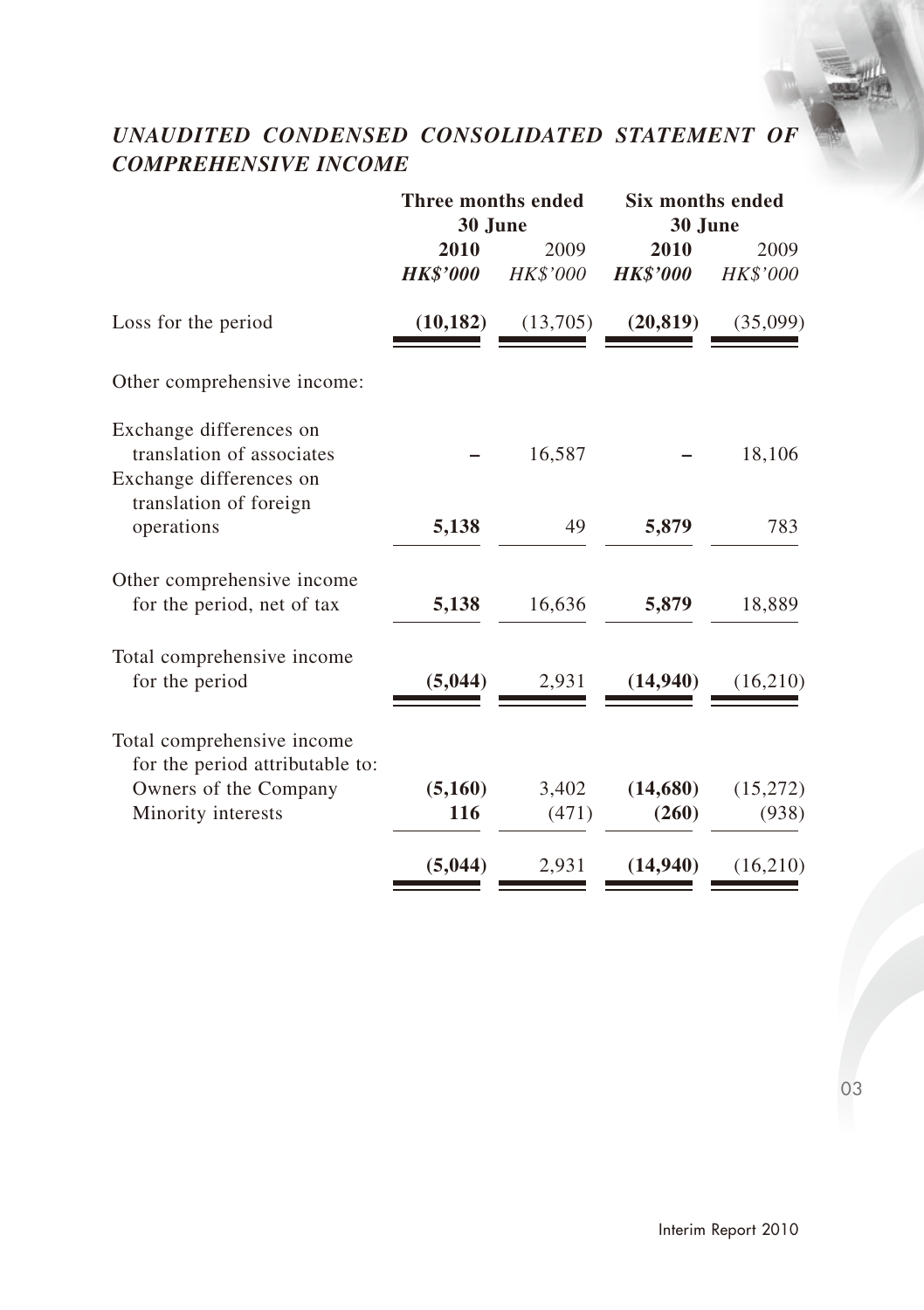# *UNAUDITED CONDENSED CONSOLIDATED STATEMENT OF FINANCIAL POSITION*

|                                 |              | 30 June         | 31 December |
|---------------------------------|--------------|-----------------|-------------|
|                                 |              | 2010            | 2009        |
|                                 | <b>Notes</b> | <b>HK\$'000</b> | HK\$'000    |
|                                 |              | (Unaudited)     | (Audited)   |
| <b>ASSETS AND LIABILITIES</b>   |              |                 |             |
| <b>Non-current assets</b>       |              |                 |             |
| Property, plant and equipment   |              | 82,448          | 83,956      |
| Land use rights                 |              | 30,910          | 30,926      |
| Mining rights                   |              | 205,129         | 206,963     |
| Available-for-sale investments  |              | 314,800         | 314,800     |
| Deposits paid                   |              | 57,524          | 57,231      |
|                                 |              | 690,811         | 693,876     |
| <b>Current assets</b>           |              |                 |             |
| Inventories                     |              | 44,023          | 50,719      |
| Trade receivables               | 10           | 48,610          | 10,788      |
| Other receivables, deposits and |              |                 |             |
| prepayments                     |              | 86,917          | 54,550      |
| Tax recoverable                 |              | 46              | 45          |
| Cash and cash equivalents       |              | 97,518          | 76,071      |
|                                 |              | 277,114         | 192,173     |
| <b>Current liabilities</b>      |              |                 |             |
| Trade payables                  | 11           | 4,220           | 2,512       |
| Other payables and accruals     |              | 9,928           | 2,457       |
| Convertible bonds               | 12           | 245,676         | 241,271     |
| Deposit received                |              | 25,582          |             |
| Short-term loan                 |              | 57,411          |             |
|                                 |              | 342,817         | 246,240     |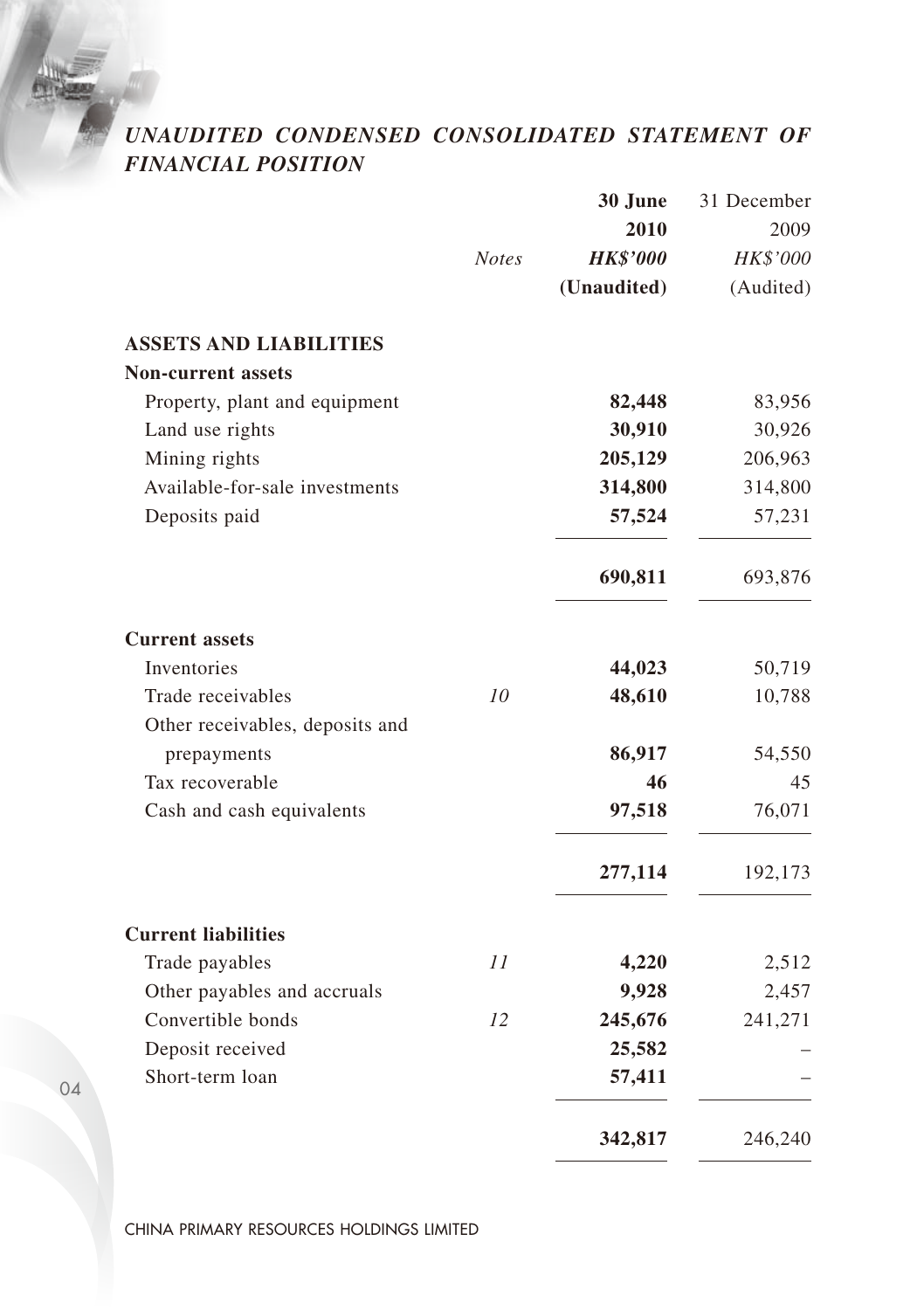|                                              |              | 30 June         | 31 December |
|----------------------------------------------|--------------|-----------------|-------------|
|                                              |              | 2010            | 2009        |
|                                              | <b>Notes</b> | <b>HK\$'000</b> | HK\$'000    |
|                                              |              | (Unaudited)     | (Audited)   |
| Net current liabilities                      |              | (65,703)        | (54,067)    |
| <b>Total assets less current liabilities</b> |              | 625,108         | 639,809     |
| <b>Non-current liabilities</b>               |              |                 |             |
| Deferred tax liabilities                     |              | 178,491         | 180,634     |
| Convertible preferred shares                 | 13           | 53,374          | 50,992      |
|                                              |              | 231,865         | 231,626     |
| <b>Net assets</b>                            |              | 393,243         | 408,183     |
| <b>EQUITY</b>                                |              |                 |             |
| Share capital                                | 14           | 15,370          | 15,370      |
| Reserves                                     |              | 344,876         | 359,556     |
| Equity attributable to owners of             |              |                 |             |
| the Company                                  |              | 360,246         | 374,926     |
| <b>Minority interests</b>                    |              | 32,997          | 33,257      |
| <b>Total equity</b>                          |              | 393,243         | 408,183     |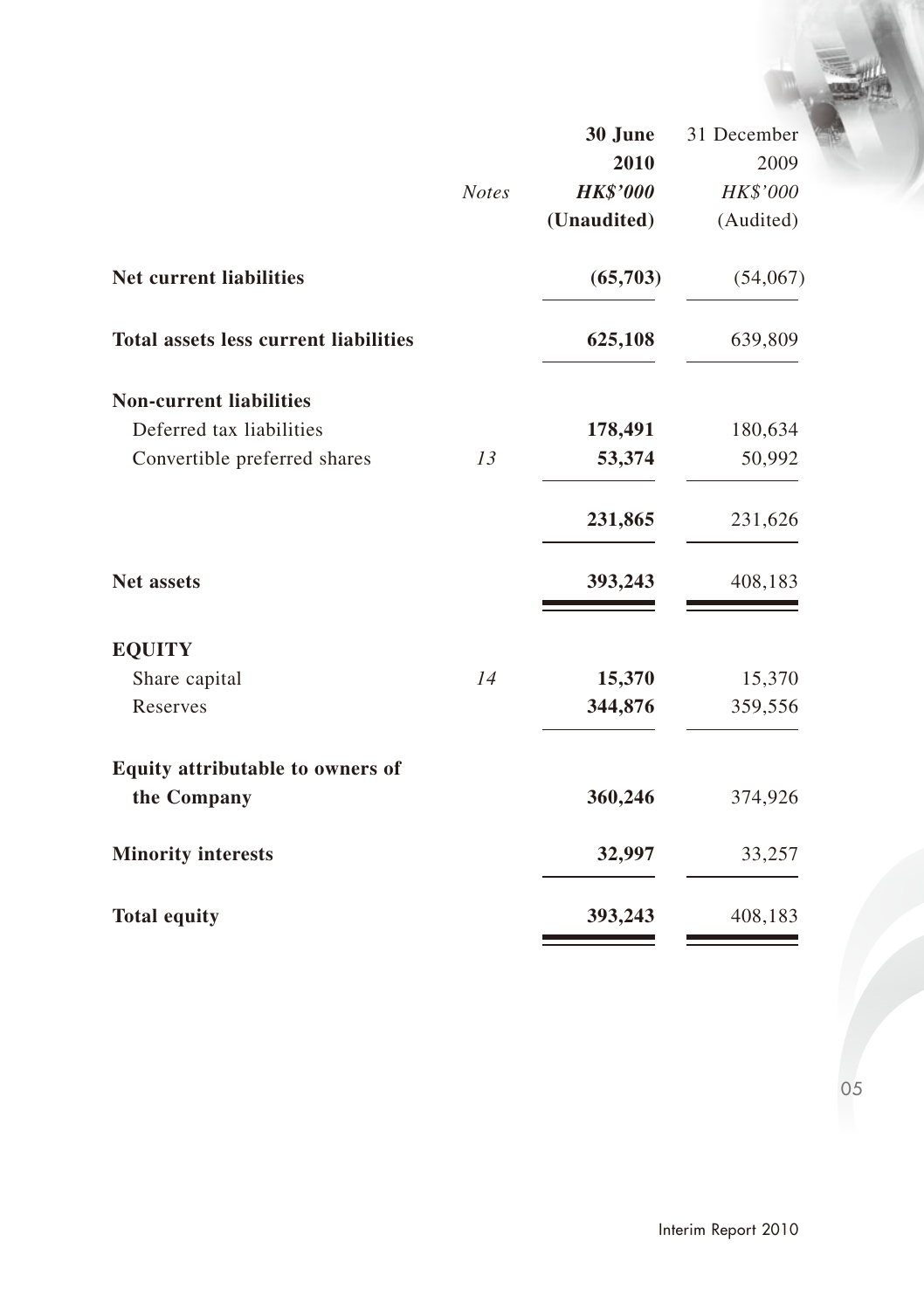# *UNAUDITED CONDENSED CONSOLIDATED STATEMENT OF CHANGES IN EQUITY*

|                              |                 |                 |                 | Equity attributable to owners of the Company |                 |                 |                 |                 |                         |                  |                 |
|------------------------------|-----------------|-----------------|-----------------|----------------------------------------------|-----------------|-----------------|-----------------|-----------------|-------------------------|------------------|-----------------|
|                              |                 |                 |                 |                                              |                 | Convertible     |                 |                 |                         |                  |                 |
|                              |                 | Share           | Convertible     | Employee                                     | Statutory       | preferred       |                 | <b>Exchange</b> |                         |                  |                 |
|                              | Share           | premium         |                 | bonds compensation                           | surplus         | shares          | Warrants        |                 | translation Accumulated | Minority         | Total           |
|                              | capital         | account         | reserve         | reserve                                      | reserve         | reserve         | reserve         | reserve         | losses                  | <b>interests</b> | equity          |
|                              | HK\$'000        | HK\$'000        | HK\$'000        | HK\$'000                                     | HK\$'000        | HK\$'000        | HK\$'000        | HK\$'000        | HK\$'000                | HK\$'000         | HK\$'000        |
| Balance at 1 January         |                 |                 |                 |                                              |                 |                 |                 |                 |                         |                  |                 |
| 2009                         | 10,247          | 295,649         | 18,985          | 38,031                                       | 5,110           | 753,639         | 7,619           | 168,910         | (153, 427)              | 38,341           | 1,183,104       |
|                              |                 |                 |                 |                                              |                 |                 |                 |                 |                         |                  |                 |
| Total comprehensive          |                 |                 |                 |                                              |                 |                 |                 |                 |                         |                  |                 |
| income for the six           |                 |                 |                 |                                              |                 |                 |                 |                 |                         |                  |                 |
| months ended 30<br>June 2009 |                 |                 |                 |                                              |                 |                 |                 |                 |                         |                  |                 |
|                              |                 |                 |                 |                                              |                 |                 |                 | 18,710          | (33,982)                | (938)            | (16.210)        |
| Balance at 30 June           |                 |                 |                 |                                              |                 |                 |                 |                 |                         |                  |                 |
| 2009                         | 10.247          | 295,649         | 18.985          | 38.031                                       | 5,110           | 753,639         | 7,619           | 187,620         | (187, 409)              | 37,403           | 1.166.894       |
|                              |                 |                 |                 |                                              |                 |                 |                 |                 |                         |                  |                 |
|                              |                 |                 |                 | Equity attributable to owners of the Company |                 |                 |                 |                 |                         |                  |                 |
|                              |                 |                 |                 |                                              |                 | Convertible     |                 |                 |                         |                  |                 |
|                              |                 | Share           | Convertible     | <b>Employee</b>                              | Statutory       | preferred       |                 | <b>Exchange</b> |                         |                  |                 |
|                              | Share           | premium         |                 | bonds compensation                           | surplus         | shares          | <b>Warrants</b> |                 | translation Accumulated | Minority         | Total           |
|                              | capital         | account         | reserve         | reserve                                      | reserve         | reserve         | reserve         | reserve         | losses                  | interests        | equity          |
|                              | <b>HK\$'000</b> | <b>HK\$'000</b> | <b>HK\$'000</b> | <b>HK\$'000</b>                              | <b>HK\$'000</b> | <b>HK\$'000</b> | <b>HK\$'000</b> | <b>HK\$'000</b> | <b>HK\$'000</b>         | <b>HK\$'000</b>  | <b>HK\$'000</b> |
| Balance at 1 January         |                 |                 |                 |                                              |                 |                 |                 |                 |                         |                  |                 |
| 2010                         | 15,370          | 365,726         | 17,922          | 38,031                                       | 5,110           | 753,639         |                 | 188,018         | (1,008,890)             | 33,257           | 408,183         |
|                              |                 |                 |                 |                                              |                 |                 |                 |                 |                         |                  |                 |
| Total comprehensive          |                 |                 |                 |                                              |                 |                 |                 |                 |                         |                  |                 |
| income for the six           |                 |                 |                 |                                              |                 |                 |                 |                 |                         |                  |                 |
| months ended 30              |                 |                 |                 |                                              |                 |                 |                 |                 |                         |                  |                 |
| June 2010                    |                 |                 |                 |                                              |                 |                 |                 |                 |                         |                  |                 |
|                              |                 |                 |                 |                                              |                 |                 |                 | 5,210           | (19, 890)               | (260)            | (14,940)        |
| Balance at 30 June           |                 |                 |                 |                                              |                 |                 |                 |                 |                         |                  |                 |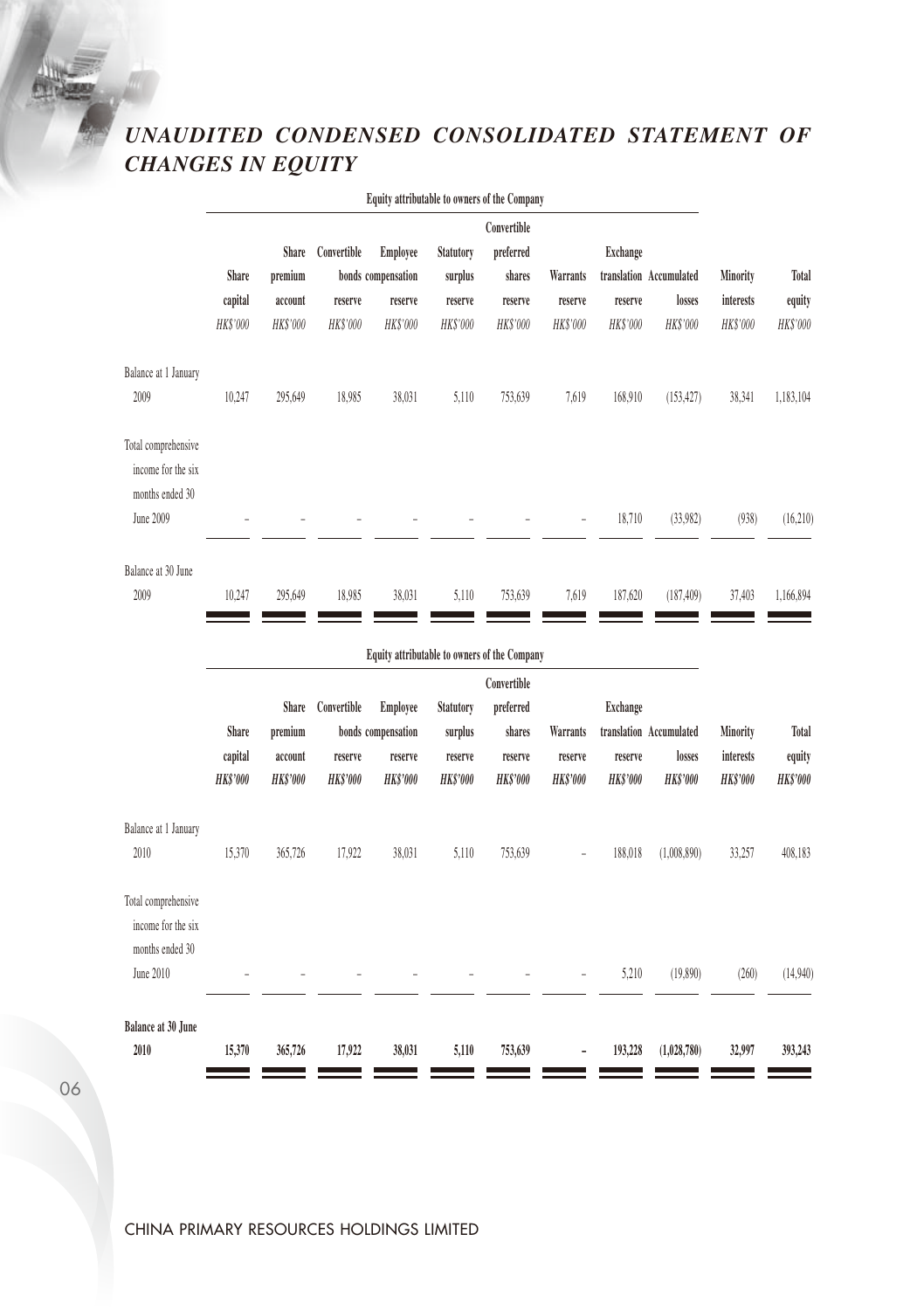# *UNAUDITED CONDENSED CONSOLIDATED CASH FLOW STATEMENT*

|                                                             | <b>Six months</b> | Six months   |
|-------------------------------------------------------------|-------------------|--------------|
|                                                             | ended             | ended        |
|                                                             | 30 June 2010      | 30 June 2009 |
|                                                             | <b>HK\$'000</b>   | HK\$'000     |
| Net cash used in operating activities                       | (50, 474)         | (33,823)     |
| Net cash from investing activities                          | 20,815            | 7,377        |
| Net cash from/(used in) financing activities                | 50,890            | (6,665)      |
| Net increase/(decrease) in cash and cash<br>equivalents     | 21,231            | (33,111)     |
| CASH AND CASH EQUIVALENTS AT<br><b>BEGINNING OF PERIOD</b>  | 76,071            | 99,361       |
| <b>EFFECT OF FOREIGN EXCHANGE</b><br><b>RATE CHANGES</b>    | 216               | 488          |
| <b>CASH AND CASH EQUIVALENTS AT</b><br><b>END OF PERIOD</b> | 97,518            | 66,738       |
| <b>ANALYSIS OF BALANCES OF CASH</b><br>AND CASH EQUIVALENTS |                   |              |
| Cash at bank and in hand                                    | 97,518            | 66,738       |
|                                                             |                   |              |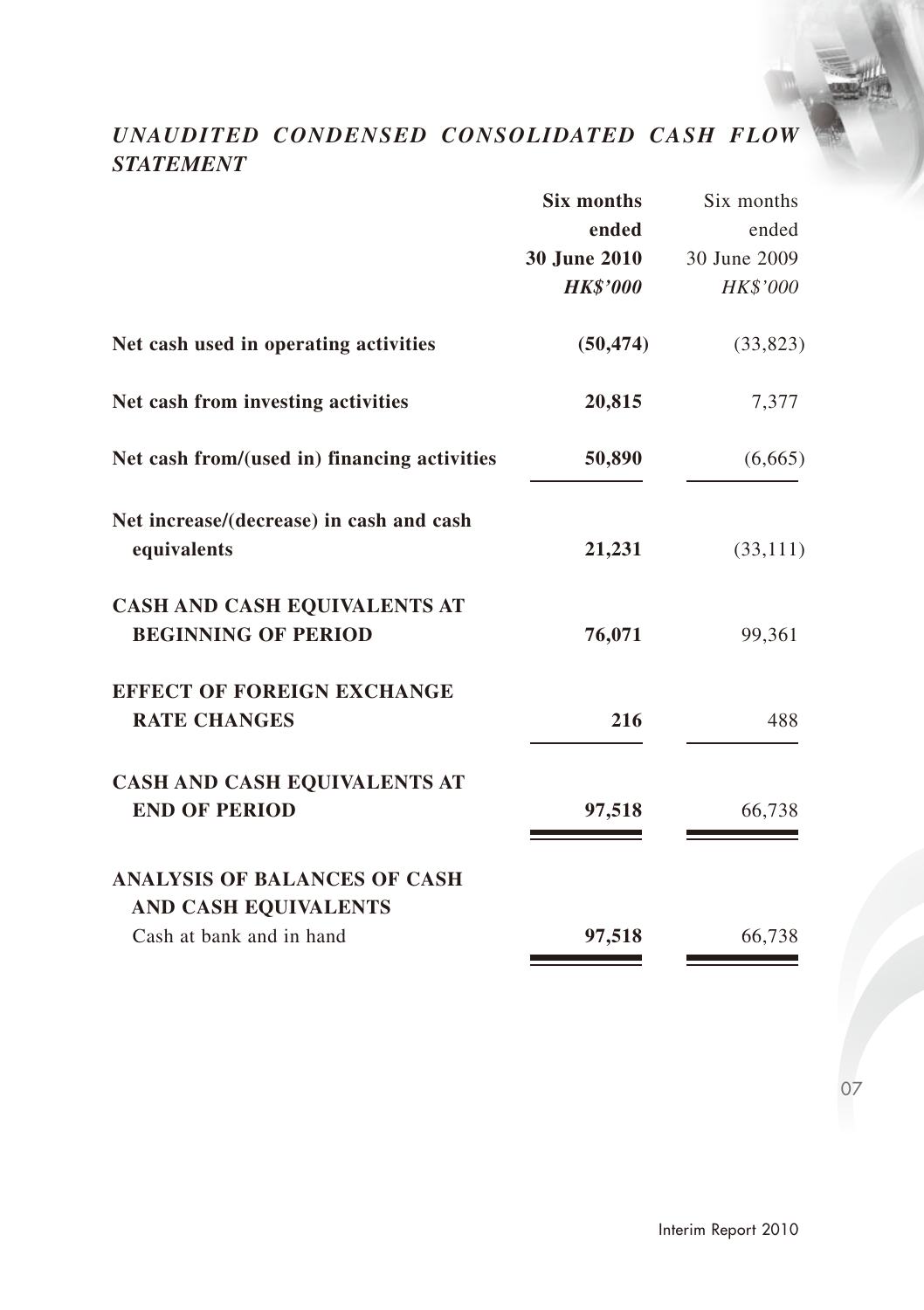# *NOTES TO THE UNAUDITED CONDENSED CONSOLIDATED FINANCIAL STATEMENTS*

#### **1. Basis of presentation and principal accounting policies**

The Company was incorporated in the Cayman Islands, as an exempted company with limited liability under the Companies Law (2001 Revision) of the Cayman Islands on 5 September 2001.

The unaudited condensed consolidated financial statements have been prepared in accordance with the applicable disclosure requirement of Chapter 18 of the GEM Listing Rules, Hong Kong Accounting Standards ("HKAS") 34 "Interim Financial Reporting" and Hong Kong Financial Reporting Standards ("HKFRSs") issued by the Hong Kong Institute of Certified Public Accountants ("HKICPA"). The financial statements are prepared under the historical cost convention.

Since 2009, the directors have been in discussion with the Joint and Several Liquidators of Lehman Brothers Commercial Corporation Asia Limited (In Liquidation) ("Lehman Brothers"), the holders of the 4.5% convertible bonds, for the settlement of the bonds which fall due on 31 October 2010 (the "Proposed Settlement"). As at the end of reporting period and at the date of approval of these financial statements, the Group has yet to conclude the Proposed Settlement with Lehman Brothers. The Group's liquidity and its ability to meet its operating costs and financial obligations are dependent on Lehman Brothers continuing to exercise forbearance pending the outcome of the Proposed Settlement.

In the opinion of the directors, if the Proposed Settlement accomplishes the expected satisfactory results, the Group will have the ability to generate funds internally sufficient to meet its future working capital requirements and financial obligations. Accordingly, the directors consider that it is appropriate to prepare these financial statements on a going concern basis.

The unaudited condensed consolidated financial statements incorporated the financial statements of the Company and its principal subsidiaries for the period ended 30 June 2010. All material intercompany transactions and balances within the Group are eliminated on consolidation.

The accounting policies adopted in the unaudited condensed consolidated results are consistent with those followed in the preparation of the Group's annual financial statements for the year ended 31 December 2009.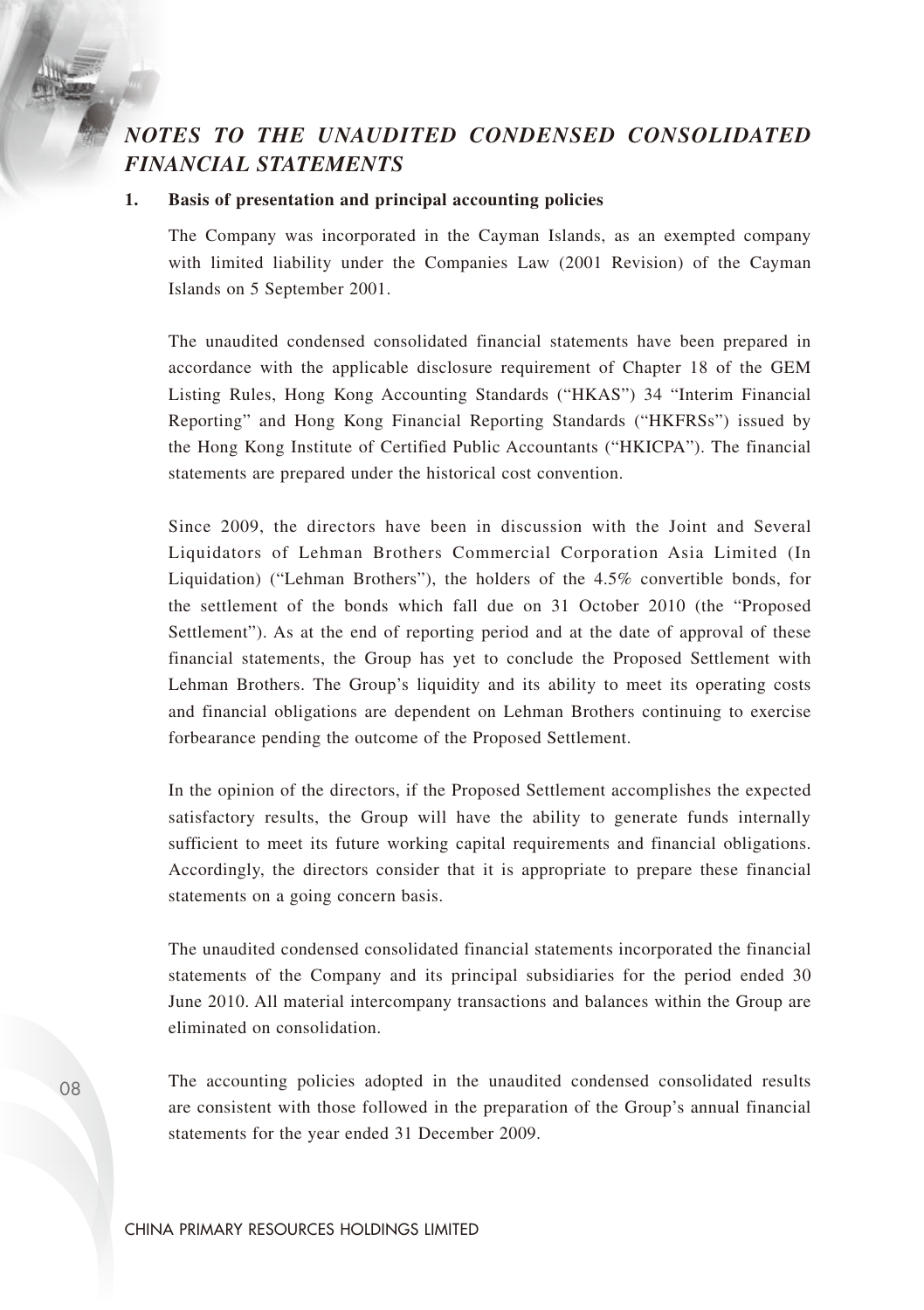In this reporting period, the Group had applied for the first time, a number of new HKFRSs and HKAS issued by the HKICPA that are effective for accounting periods beginning on or after 1 January 2010. The adoption of the new HKFRSs has had no material effect on how the results and financial position for the current or prior accounting period as prepared and presented.

Certain comparative amounts have been reclassified to conform with the current period's presentation.

#### **2. Turnover**

Turnover, which is also revenue, represents the sales value of goods supplied to customers and is analysed as follows:

|                              | Three months    |                 | Six months              |                 |
|------------------------------|-----------------|-----------------|-------------------------|-----------------|
|                              |                 | ended 30 June   |                         | ended 30 June   |
|                              | 2010            | 2009            | 2010                    | 2009            |
|                              | <b>HK\$'000</b> | <b>HK\$'000</b> | <b>HK\$'000</b>         | <b>HK\$'000</b> |
|                              | (Unaudited)     |                 | (Unaudited) (Unaudited) | (Unaudited)     |
| Sales of PE/FRP Pipes        | 27,000          | 3,055           | 45,540                  | 7,088           |
| Sales of composite materials | 5,115           | 824             | 24,731                  | 2,521           |
|                              | 32,115          | 3.879           | 70,271                  | 9,609           |

### **3. Other income and gain**

|                      | Three months    |               | Six months                                      |               |
|----------------------|-----------------|---------------|-------------------------------------------------|---------------|
|                      |                 | ended 30 June |                                                 | ended 30 June |
|                      | 2010            | 2009          | 2010                                            | 2009          |
|                      | <b>HK\$'000</b> | HK\$'000      | <b>HK\$'000</b>                                 | HK\$'000      |
|                      |                 |               | (Unaudited) (Unaudited) (Unaudited) (Unaudited) |               |
| Bank interest income | 9               | 8             | 36                                              | 44            |
| Sundry income        | 36              |               | 39                                              |               |
|                      | 45              | 8             | 75                                              | 44            |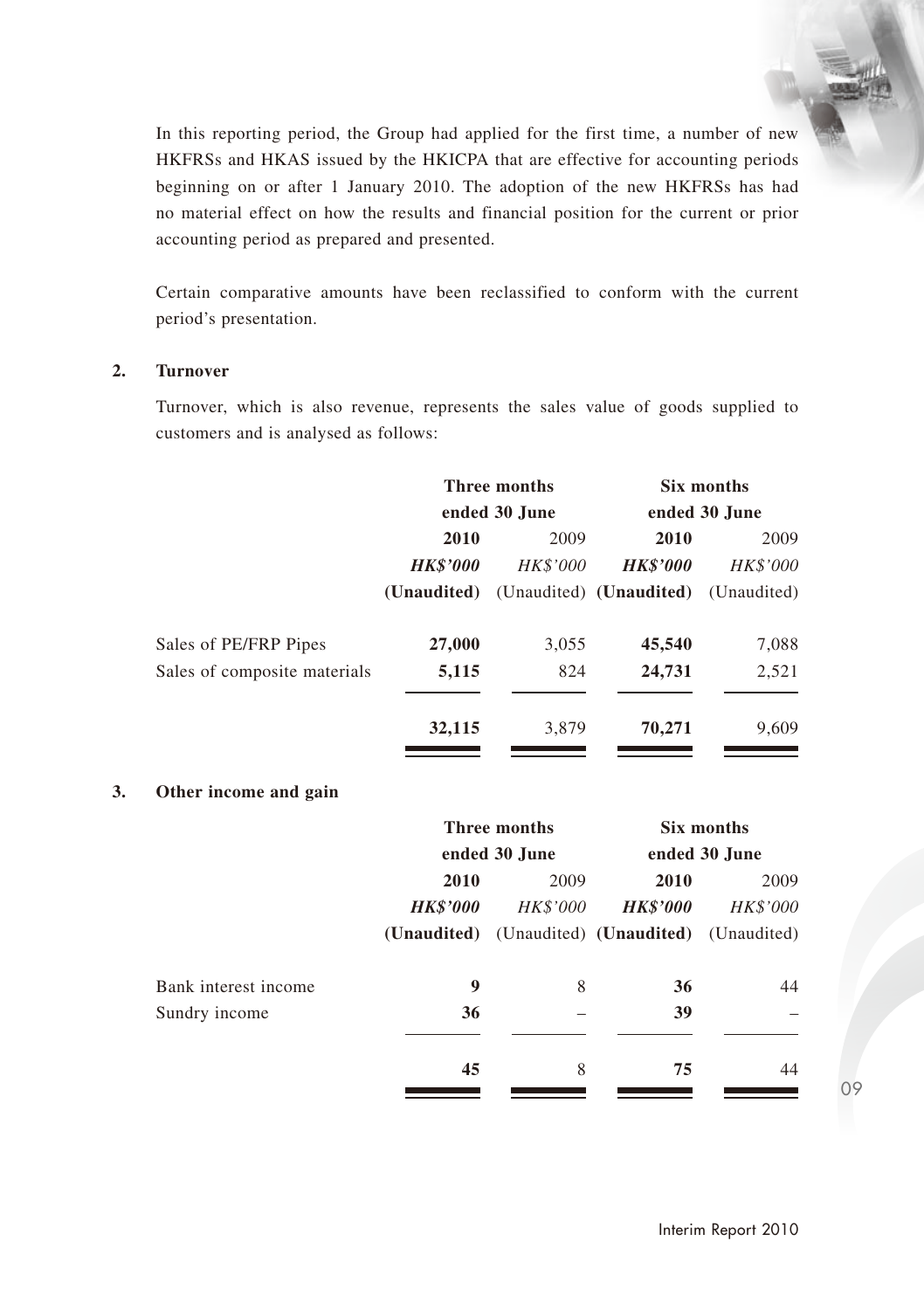**4. Finance costs**

|                                                  |                 | Three months    | Six months<br>ended 30 June                     |                         |  |
|--------------------------------------------------|-----------------|-----------------|-------------------------------------------------|-------------------------|--|
|                                                  |                 | ended 30 June   |                                                 |                         |  |
|                                                  | 2010            | 2009            | 2010                                            | 2009<br><i>HK\$'000</i> |  |
|                                                  | <b>HK\$'000</b> | <b>HK\$'000</b> | <b>HK\$'000</b>                                 |                         |  |
|                                                  |                 |                 | (Unaudited) (Unaudited) (Unaudited) (Unaudited) |                         |  |
| Interest expenses on<br>convertible bonds mature |                 |                 |                                                 |                         |  |
| within five years                                | 4,942           | 5,006           | 9,884                                           | 10,052                  |  |
| Imputed interest on                              |                 |                 |                                                 |                         |  |
| convertible preferred shares                     | 1,191           | 1,191           | 2,382                                           | 2,382                   |  |
| Interest on short-term loan                      | 740             |                 | 1,042                                           |                         |  |
| others                                           |                 |                 |                                                 | 207                     |  |
|                                                  | 6,873           | 6,197           | 13,308                                          | 12,641                  |  |

#### **5. Loss before income tax**

Loss before income tax is arrived at after charging:

|                                                                               |                 | Three months    | Six months<br>ended 30 June |                 |  |
|-------------------------------------------------------------------------------|-----------------|-----------------|-----------------------------|-----------------|--|
|                                                                               |                 | ended 30 June   |                             |                 |  |
|                                                                               | 2010            | 2009            | 2010                        | 2009            |  |
|                                                                               | <b>HK\$'000</b> | <b>HK\$'000</b> | <b>HK\$'000</b>             | <i>HK\$'000</i> |  |
|                                                                               | (Unaudited)     |                 | (Unaudited) (Unaudited)     | (Unaudited)     |  |
| Minimum lease payments<br>under operating lease<br>charges in respect of land |                 |                 |                             |                 |  |
| and buildings                                                                 | 537             | 614             | 1,063                       | 1,261           |  |
| Depreciation (Note)                                                           | 1,799           | 1,085           | 3,563                       | 1,868           |  |
| Contribution to retirement                                                    |                 |                 |                             |                 |  |
| benefit scheme                                                                | 88              | 17              | 208                         | 32              |  |
| Write-off of property, plant                                                  |                 |                 |                             |                 |  |
| and equipment                                                                 | 23              |                 | 2,420                       |                 |  |

*Note:* Depreciation expense of approximately HK\$1,045,000 and HK\$2,083,000 for the three months and six months ended 30 June 2010 respectively (three months and six months ended 30 June 2009: approximately HK\$318,000 and HK\$805,000) has been expensed in cost of goods sold.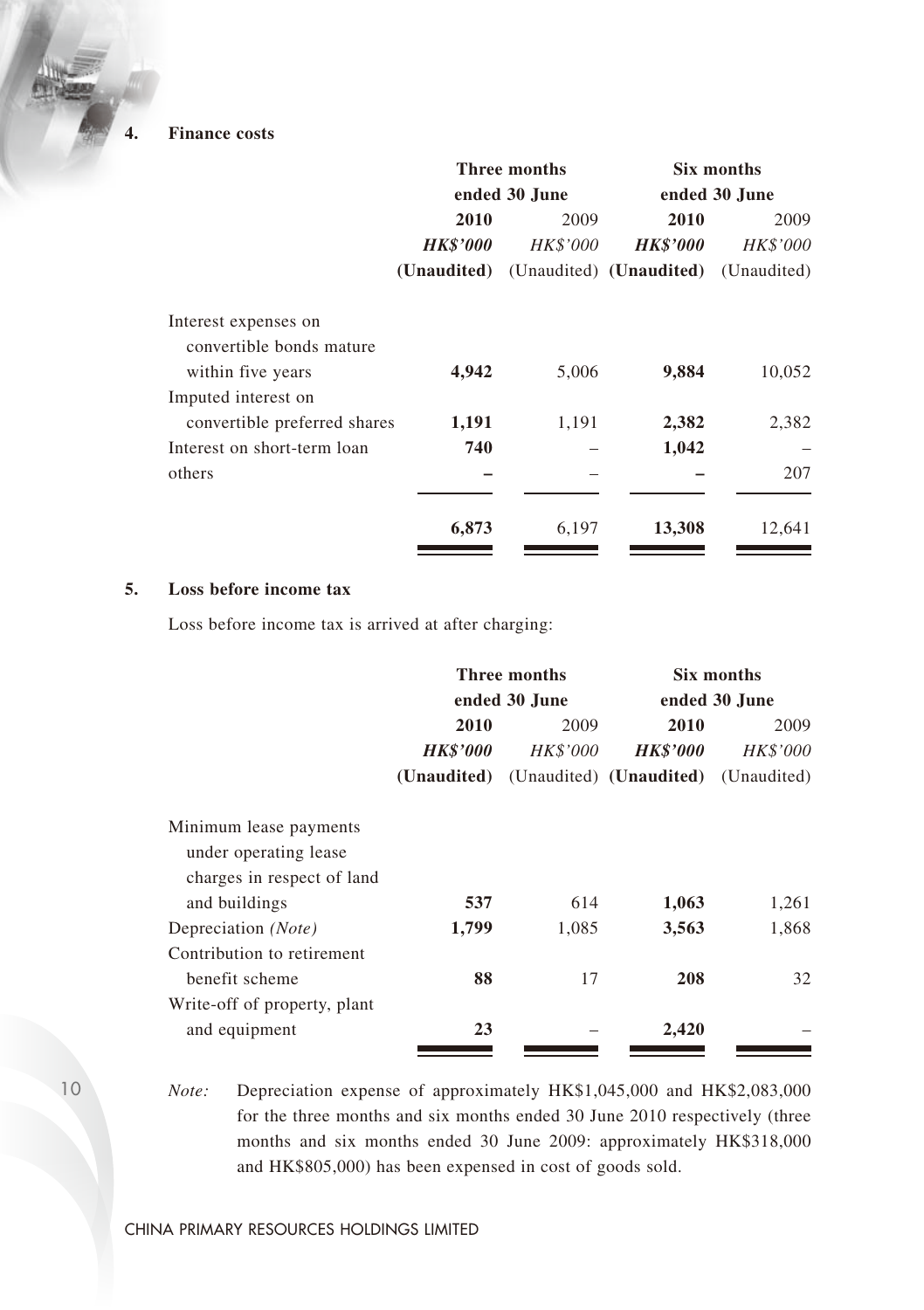#### **6. Income tax credit/(charge)**

- **Three months Six months ended 30 June ended 30 June 2010** 2009 **2010** 2009 *HK\$'000 HK\$'000 HK\$'000 HK\$'000* **(Unaudited)** (Unaudited) **(Unaudited)** (Unaudited) Group: Deferred taxation – attributable to the origination and reversal of temporary differences, net **(673)** 1,108 **2,142** 2,216 Total tax credit/(charge) for the period **(673)** 1,108 **2,142** 2,216
- (a) Taxation in the unaudited condensed consolidated income statement represents:

(b) No provision has been made for Hong Kong profits tax as the Group has no assessable profit arising from Hong Kong during the three months and six months ended 30 June 2010 (three months and six months ended 30 June 2009: Nil). Taxation for overseas subsidiaries is charged at the appropriate current rates of taxation ruling in the relevant countries.

In accordance with various approval documents issued by the State Tax Bureau and the Local Tax Bureau of the PRC, 宜昌富連江複合材料有限公司, a wholly-owned subsidiary of the Company, established as a wholly foreignowned enterprise in the PRC, is entitled to an exemption from the PRC state and local corporate income tax ("CIT") for the first two profitable financial years of its operation and thereafter a 50% relief from the state CIT of the PRC for the following three financial years (the "Tax holiday"). Upon expiry of the Tax Holiday, the usual PRC CIT rate is 25%. No provision for CIT has been made as the subsidiary sustained a loss during the three months and six months ended 30 June 2010 and prior years.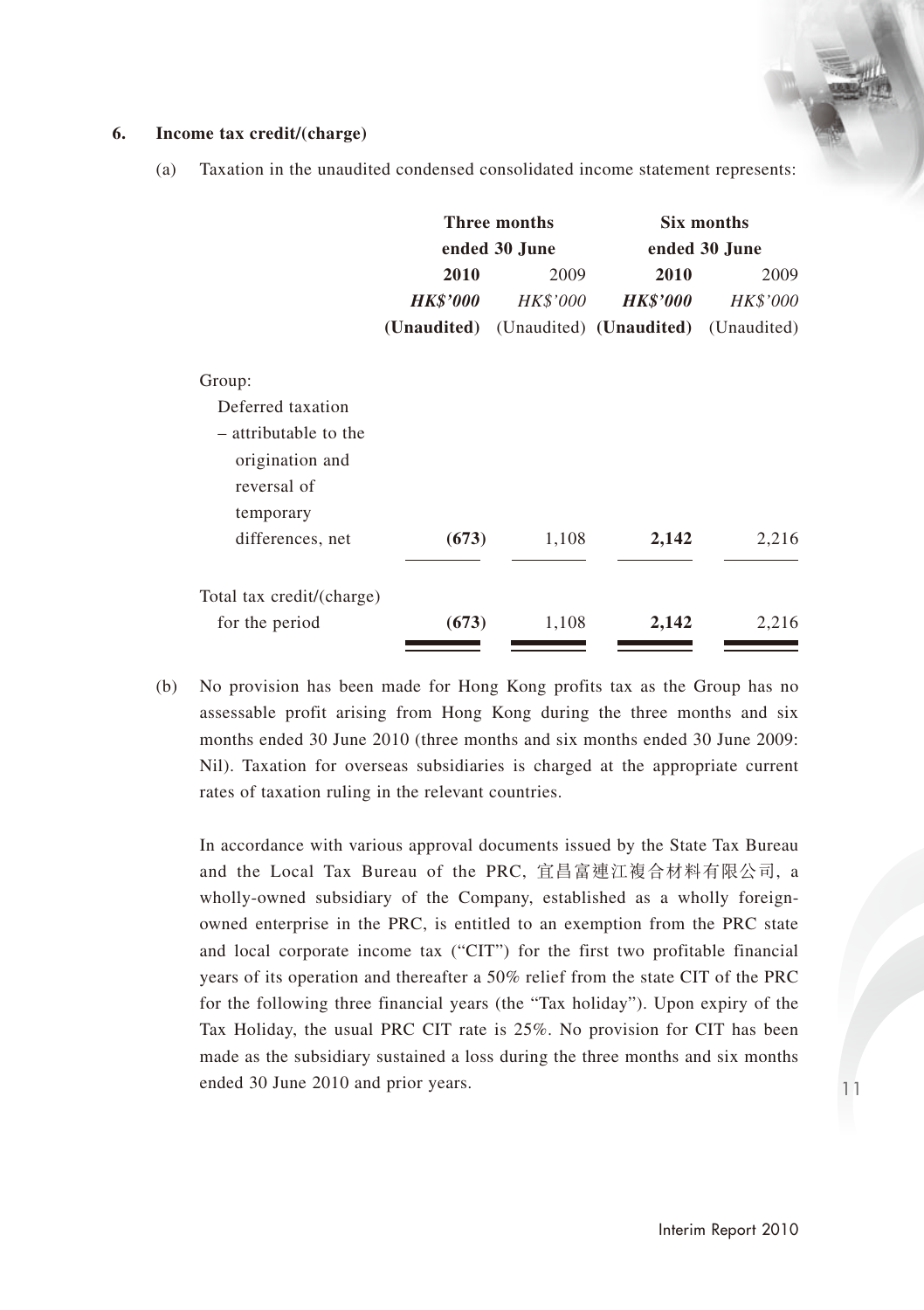#### **7. Dividend**

The Board does not recommend the payment of any interim dividend in respect of the six months ended 30 June 2010 (six months ended 30 June 2009: Nil).

#### **8. Loss per share attributable to owners of the Company**

The calculation of basic loss per share is based on the loss for the three months and six months ended 30 June 2010 attributable to owners of the Company, and the weighted average number of ordinary shares 1,229,603,280 (three months and six months ended 30 June 2009: 991,879,979 as restated) in issue during the three months and six months ended 30 June 2010.

No adjustment has been made to the basic loss per share amounts presented for the periods ended three months and six months ended 30 June 2010 and 30 June 2009 in respect of a dilution as the impact of the convertible bonds, convertible preferred shares, share options and warrants outstanding had an anti-dilutive effect on the basic loss per share amounts presented.

The calculation of diluted loss per share is based on the loss for the three months and six months ended 30 June 2010 attributable to owners of the Company, adjusted to reflect the interest on the convertible bonds and convertible preferred shares and related income tax effect. The weighted average number of ordinary shares used in the calculation is the number of ordinary shares in issue during the three months and six months ended 30 June 2010, as used in the basic loss per share calculation, and the weighted average number of ordinary shares assumed to have been issued at no consideration on the full redemption or conversion of all dilutive potential ordinary shares into ordinary shares.

The basic and diluted loss per share are calculated as follows:

|                            | <b>Three months</b> |                 | Six months                                      |               |  |
|----------------------------|---------------------|-----------------|-------------------------------------------------|---------------|--|
|                            |                     | ended 30 June   |                                                 | ended 30 June |  |
|                            | 2010                | 2009            | 2010                                            | 2009          |  |
|                            | <b>HK\$'000</b>     | <b>HK\$'000</b> | <b>HK\$'000</b>                                 | HK\$'000      |  |
|                            |                     |                 | (Unaudited) (Unaudited) (Unaudited) (Unaudited) |               |  |
| Loss                       |                     |                 |                                                 |               |  |
| Loss for the period        |                     |                 |                                                 |               |  |
| attributable to the owners |                     |                 |                                                 |               |  |
| of the Company used in     |                     |                 |                                                 |               |  |
| the basic loss per share   |                     |                 |                                                 |               |  |
| calculation                | (9,709)             | (13, 158)       | (19,890)                                        | (33.982)      |  |
|                            |                     |                 |                                                 |               |  |

CHINA PRIMARY RESOURCES HOLDINGS LIMITED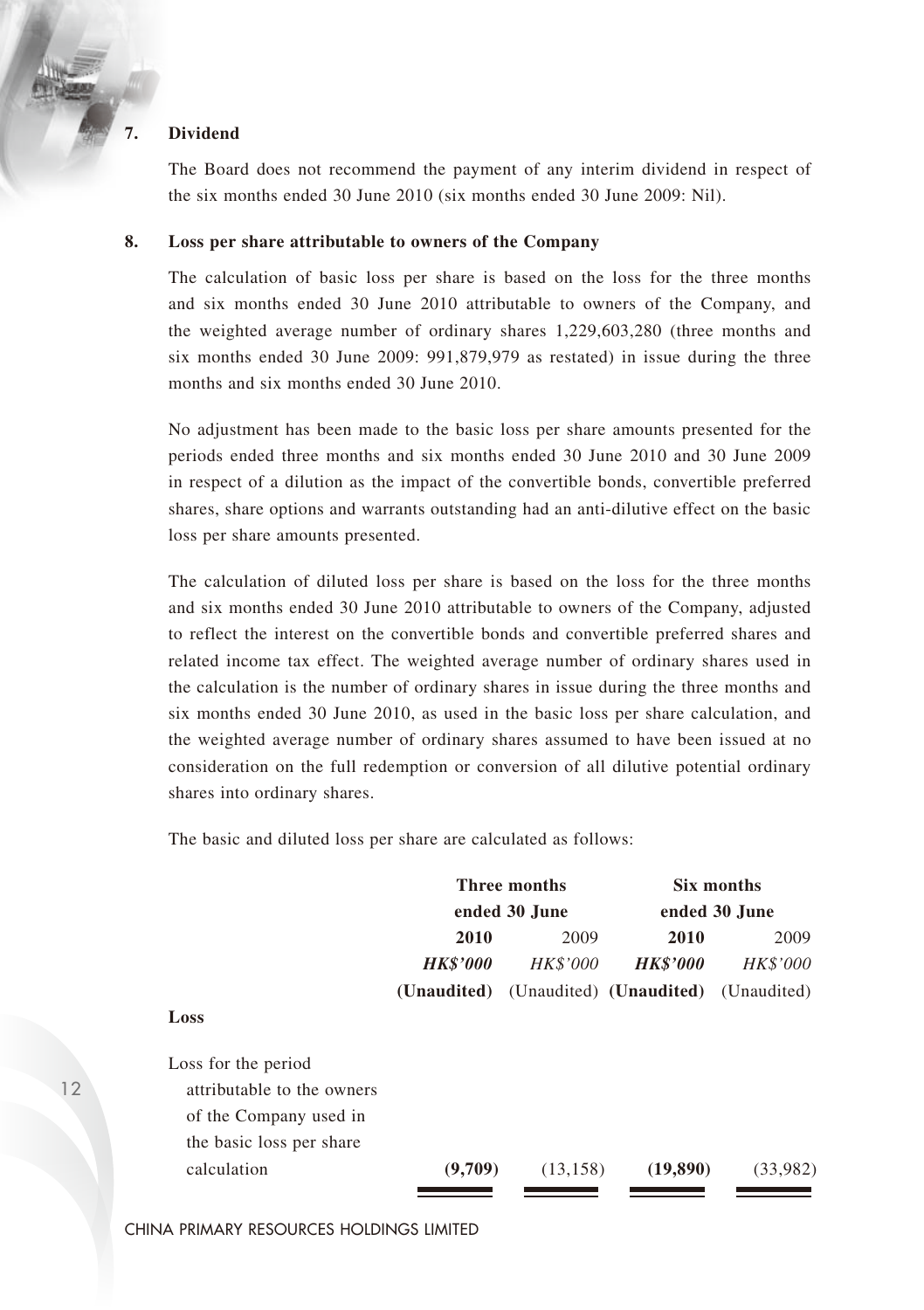|                                                                                  | Three months<br>ended 30 June |            | Six months<br>ended 30 June |            |  |
|----------------------------------------------------------------------------------|-------------------------------|------------|-----------------------------|------------|--|
|                                                                                  | 2010                          | 2009       | 2010                        | 2009       |  |
|                                                                                  | $\bm{v}$                      | '000'      | $\bm{v}$                    | '000'      |  |
|                                                                                  |                               | (restated) |                             | (restated) |  |
| <b>Number of shares</b>                                                          |                               |            |                             |            |  |
| Weighted average number of<br>ordinary shares for the<br>purposes of calculating |                               |            |                             |            |  |
| basic loss per share                                                             | 1,229,603                     | 991,880    | 1,229,603                   | 991,880    |  |

As the convertible bonds, convertible preferred shares, share options and warrants, where applicable, outstanding during the reporting periods had an anti-dilutive effect on the basic loss per share, the conversion of the above potential dilutive shares was not assumed in the calculation of the diluted loss per share in both reporting periods. Accordingly, the basic and diluted loss per share for the respective reporting periods are the same.

# **9. Segment information**

#### **Business segment**

|                                    |                 | Manufacture and sale of<br><b>PE/FRP</b> pipes |                         | Sale of composite             |                         |                                      |                 |                                  |  |
|------------------------------------|-----------------|------------------------------------------------|-------------------------|-------------------------------|-------------------------|--------------------------------------|-----------------|----------------------------------|--|
|                                    |                 | Six months ended                               |                         | materials<br>Six months ended |                         | Mining operation<br>Six months ended |                 | Consolidated<br>Six months ended |  |
|                                    |                 | 30 June                                        |                         | 30 June                       | 30 June                 |                                      | 30 June         |                                  |  |
|                                    | 2010            | 2009                                           | 2010                    | 2009                          | 2010                    | 2009                                 | 2010            | 2009                             |  |
|                                    | <b>HK\$'000</b> | HK\$'000                                       | <b>HK\$'000</b>         | HK\$'000                      | <b>HK\$'000</b>         | HK\$'000                             | <b>HK\$'000</b> | HK\$'000                         |  |
|                                    | (Unaudited)     |                                                | (Unaudited) (Unaudited) |                               | (Unaudited) (Unaudited) | (Unaudited)                          | (Unaudited)     | (Unaudited)                      |  |
| Revenue from external<br>customers | 45,540          | 7.088                                          | 24,731                  | 2,521                         |                         |                                      | 70,271          | 9,609                            |  |
| Inter-segment revenue              |                 |                                                |                         |                               |                         |                                      |                 |                                  |  |
| Reportable segment<br>revenue      | 45,540          | 7,088                                          | 24,731                  | 2,521                         |                         |                                      | 70,271          | 9,609                            |  |
| Reportable segment<br>gain/(loss)  | 3,689           | (3,261)                                        | (1,078)                 | (1, 437)                      | (4, 119)                | (4, 119)                             | (1,508)         | (8, 817)                         |  |
| Reportable segment assets          | 323,911         | 193,175                                        | 24,462                  | 11,804                        | 205,212                 | 210,485                              | 553,585         | 415,464                          |  |
| Reportable segment<br>liabilities  | (70, 937)       | (16, 490)                                      |                         |                               | (210)                   | (157)                                | (71, 147)       | (16, 647)                        |  |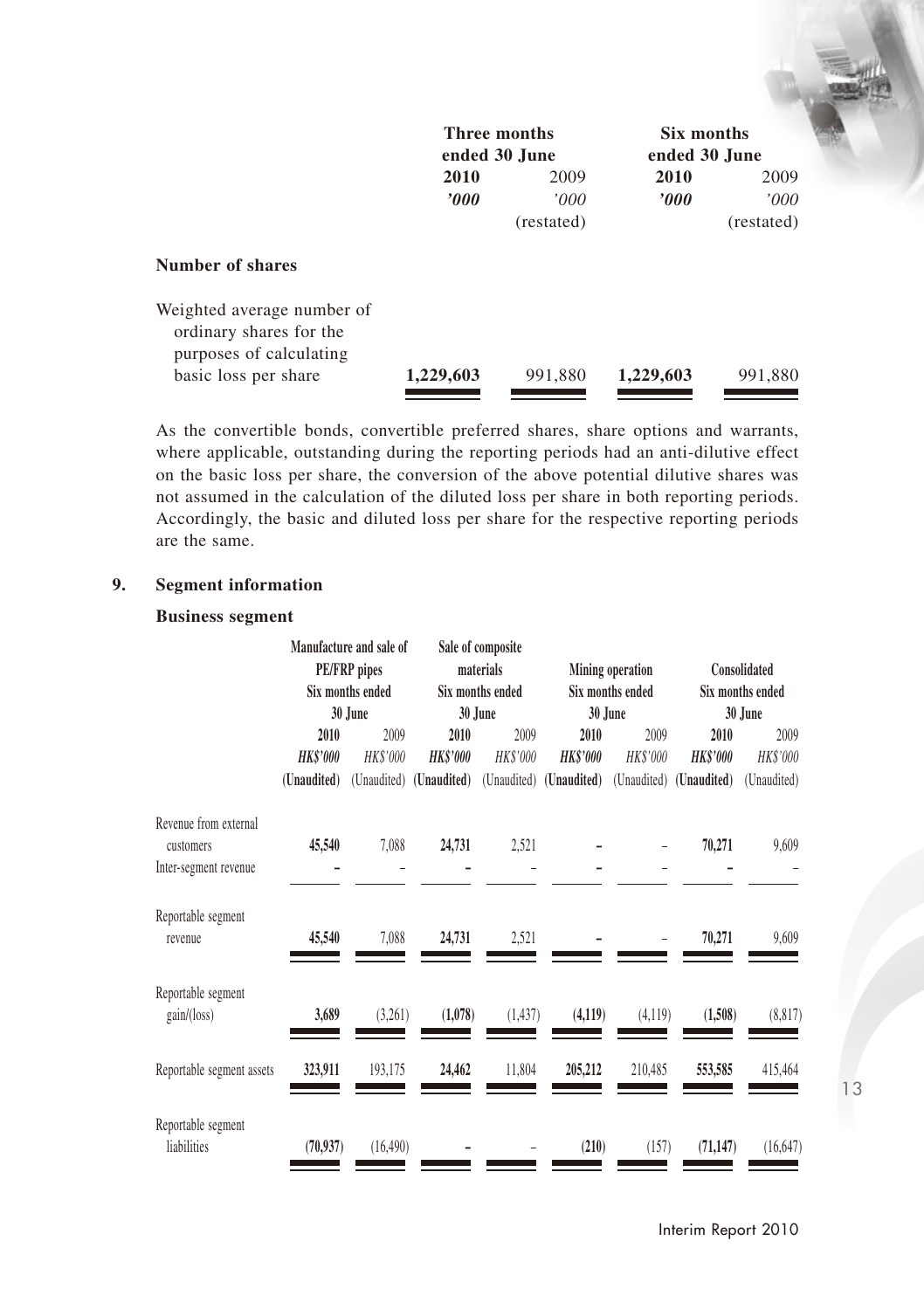|                            | Manufacture and sale of<br><b>PE/FRP</b> pipes<br>Six months ended<br>30 June |                  | Sale of composite<br>materials<br>Six months ended<br>30 June |                  | Mining operation<br>Six months ended<br>30 June                         |                  | Consolidated<br>Six months ended<br>30 June |                  |
|----------------------------|-------------------------------------------------------------------------------|------------------|---------------------------------------------------------------|------------------|-------------------------------------------------------------------------|------------------|---------------------------------------------|------------------|
|                            | 2010<br><b>HK\$'000</b>                                                       | 2009<br>HK\$'000 | 2010<br><b>HK\$'000</b>                                       | 2009<br>HK\$'000 | 2010<br><b>HK\$'000</b>                                                 | 2009<br>HK\$'000 | 2010<br><b>HK\$'000</b>                     | 2009<br>HK\$'000 |
|                            | (Unaudited)                                                                   |                  |                                                               |                  | (Unaudited) (Unaudited) (Unaudited) (Unaudited) (Unaudited) (Unaudited) |                  |                                             | (Unaudited)      |
| Other segment information: |                                                                               |                  |                                                               |                  |                                                                         |                  |                                             |                  |
| Share of losses of         |                                                                               |                  |                                                               |                  |                                                                         |                  |                                             |                  |
| associates, net            |                                                                               |                  |                                                               |                  |                                                                         | (10, 282)        | $\overline{a}$                              | (10, 282)        |
| Interest revenue           |                                                                               |                  |                                                               |                  |                                                                         |                  | 36                                          | 44               |
| Finance costs              |                                                                               |                  |                                                               |                  |                                                                         |                  | (13,308)                                    | (12, 641)        |
| Depreciation and           |                                                                               |                  |                                                               |                  |                                                                         |                  |                                             |                  |
| impairment losses          | (5,617)                                                                       | (1, 474)         |                                                               |                  |                                                                         | (4)              | (5, 617)                                    | (1, 478)         |
| Unallocated depreciation   |                                                                               |                  |                                                               |                  |                                                                         |                  | (366)                                       | (390)            |
| Total depreciation and     |                                                                               |                  |                                                               |                  |                                                                         |                  |                                             |                  |
| impairment losses          |                                                                               |                  |                                                               |                  |                                                                         |                  | (5,983)                                     | (1,868)          |
| Amortisation of land       |                                                                               |                  |                                                               |                  |                                                                         |                  |                                             |                  |
| use rights                 | (353)                                                                         | (348)            |                                                               |                  |                                                                         |                  | (353)                                       | (348)            |
| Amortisation of mining     |                                                                               |                  |                                                               |                  |                                                                         |                  |                                             |                  |
| rights                     |                                                                               |                  |                                                               |                  | (4,089)                                                                 | (4,032)          | (4,089)                                     | (4,032)          |
| Income tax credit          |                                                                               |                  |                                                               |                  | 1,022                                                                   | 1,008            | 1,022                                       | 1,008            |
| Unallocated income tax     |                                                                               |                  |                                                               |                  |                                                                         |                  |                                             |                  |
| credit                     |                                                                               |                  |                                                               |                  |                                                                         |                  | 1,120                                       | 1,208            |
| Total income tax credit    |                                                                               |                  |                                                               |                  |                                                                         |                  | 2,142                                       | 2,216            |
|                            |                                                                               |                  |                                                               |                  |                                                                         |                  |                                             |                  |
| Available-for-sale         |                                                                               |                  |                                                               |                  |                                                                         |                  |                                             |                  |
| investments                |                                                                               |                  |                                                               |                  | 314,800                                                                 | 1,119,832        | 314,800                                     | 1,119,832        |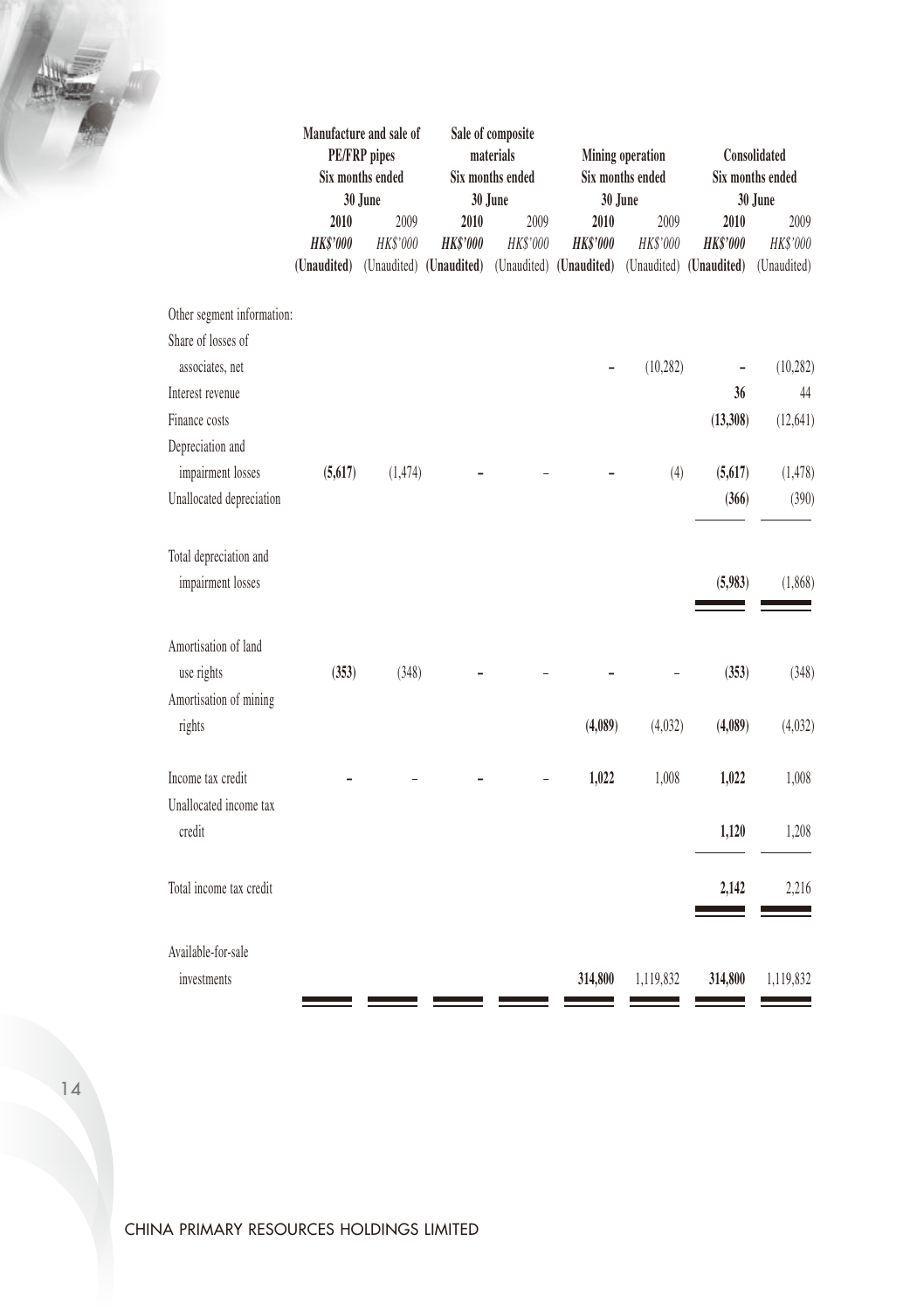#### **10. Trade receivables**

The Group's trading terms with its customers are mainly on credit, except for new customers, where payment in advance is normally required. The credit period vary for different customers from one month to a year depending on the size and nature of the customers. The Group has set a maximum credit limit for each customer. The Group seeks to maintain strict control over its outstanding receivables and has a credit control department to minimise credit risk. Overdue balances are reviewed regularly by senior management.

The aging analysis of the trade receivables as at the end of reporting period, based on the invoice date, is as follows:

|                | 30 June         | 31 December |
|----------------|-----------------|-------------|
|                | 2010            | 2009        |
|                | <b>HK\$'000</b> | HK\$'000    |
|                | (Unaudited)     | (Audited)   |
| Within 30 days | 9,620           | 7,862       |
| $31 - 60$ days | 4,667           | 743         |
| $61 - 90$ days | 19,583          | 787         |
| Over 90 days   | 14,740          | 1,396       |
|                | 48,610          | 10,788      |

#### **11. Trade payables**

An aging analysis of trade payables, based on the invoice date, is as follows:

|                | 30 June         | 31 December |
|----------------|-----------------|-------------|
|                | 2010            | 2009        |
|                | <b>HK\$'000</b> | HK\$'000    |
|                | (Unaudited)     | (Audited)   |
| Within 30 days | 433             | 925         |
| $31 - 60$ days | 893             | 584         |
| $61 - 90$ days | 1,734           | 62          |
| Over 90 days   | 1,160           | 941         |
|                | 4,220           | 2,512       |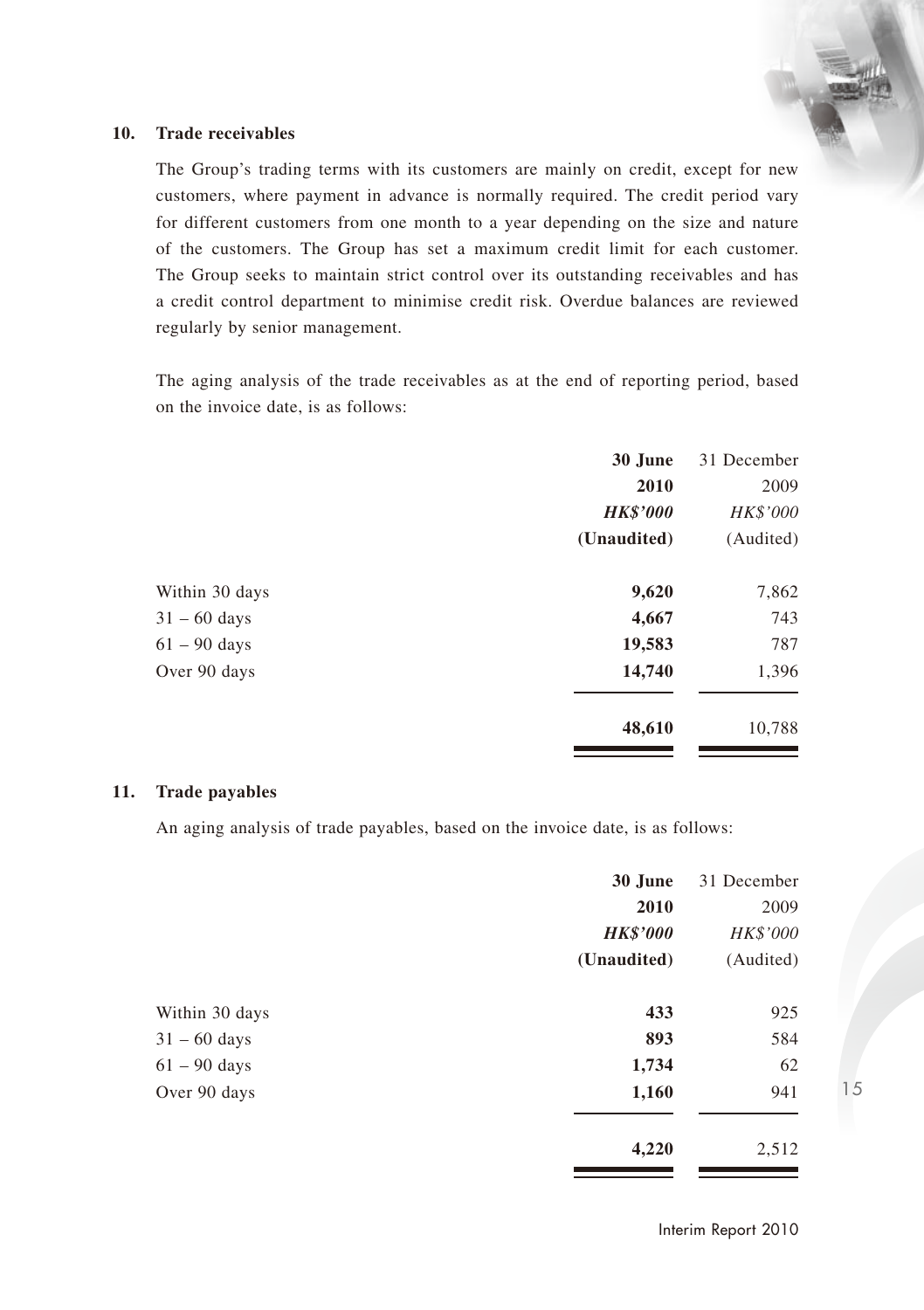## **12. Convertible bonds**

The Group's and the Company's outstanding convertible bonds as at 30 June 2010 and 31 December 2009 are as follows:

The 4.5% convertible bonds were issued to Lehman Brothers on 31 October 2007 with a nominal value of HK\$246,250,000 and shall be redeemed at the maturity date on 31 October 2010. The bonds are convertible into ordinary shares of the Company at an initial conversion price of HK\$0.2 per conversion share (subject to adjustments in accordance with the terms of the convertible bonds) at any time during the period commencing from the date of issue of convertible bonds. As at 30 June 2010, the convertible bonds can be converted into 184,733,481 ordinary shares of the Company. Coupon interest of 4.5% per annum will be paid semi-annually in arrears until the settlement date. In 2008, Lehman Brothers was put into liquidation and Joint and Several Liquidates were appointed. The liquidation of Lehman Brothers is still in progress as of the date of approval of these financial statements.

The Company has no right to make early redemption without the consent of Lehman Brothers or its designated affiliates.

Since the actual number of the ordinary shares of the Company to be issued under the convertible bonds are subjected to the actual and potential number of new ordinary shares of the Company that may be issued upon full conversion of, or exercise of the subscription rights attaching to, all outstanding convertible preferred shares and share options of the Company and it cannot be determined until the date when the conversion takes place, no adjustments should be made to the convertible bonds in connection with the rights issue and share consolidation.

Interest rate on the convertible bonds is calculated using the effective interest method by applying the effective interest rate of 9.11% per annum and the carrying value of the convertible bonds as at 30 June 2010 is HK\$245,676,000 (as at 31 December 2009: HK\$241,271,000).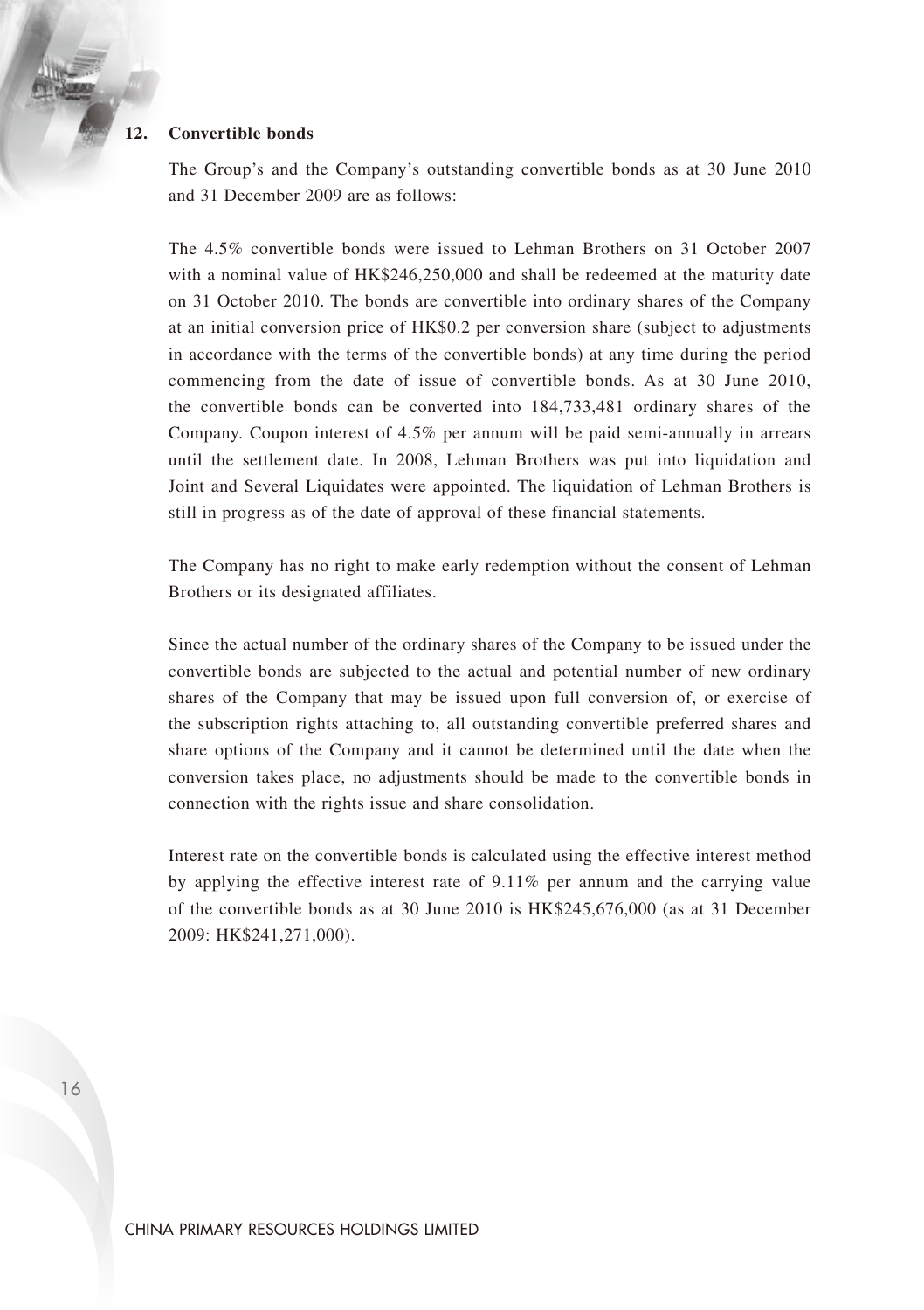The convertible bonds recognised in the unaudited condensed consolidated statement of financial position are calculated as follows:

|                                              | 30 June         | 31 December |
|----------------------------------------------|-----------------|-------------|
|                                              | 2010            | 2009        |
|                                              | <b>HK\$'000</b> | HK\$'000    |
|                                              | (Unaudited)     | (Audited)   |
| Nominal value of convertible bonds (Note)    | 246,250         | 252,520     |
| Equity component                             | (22, 163)       | (23, 226)   |
| Direct transaction costs attributable to the |                 |             |
| liability component                          | (7,087)         | (7,087)     |
| Liability component on initial recognition   | 217,000         | 222,207     |
| Accumulated interest expenses recognised     | 52,716          | 44,082      |
| Accumulated interest paid                    | (24, 040)       | (18, 623)   |
| Redemption of convertible bonds and          |                 |             |
| related interest                             |                 | (6,395)     |
| Liability component at end of period/year    | 245,676         | 241,271     |
| Less: current portion                        | (245, 676)      | (241, 271)  |
| Non-current portion                          |                 |             |

*Note:* On 26 April 2009, the Group had fully redeemed a convertible bond of nominal value of HK\$6,270,000.

### **13. Convertible preferred shares**

On 26 October 2007, the authorised convertible preferred shares (the "CPS") capital of HK\$5 million divided into 4,000,000,000 CPS of HK\$0.00125 each was created by the reclassification of the authorised ordinary shares capital. As at 30 June 2010, the Company allotted and issued 2,802,235,294 CPS at HK\$0.34 per CPS.

After the rights issue effective on 15 July 2009, the adjusted conversion price per conversion share and adjusted number of ordinary shares of the Company to be converted are HK\$0.265 and 3,593,964,542 respectively. The adjusted conversion price per conversion share and the adjusted number of ordinary shares of the Company to be converted were further adjusted after the share consolidation on 20 August 2009 to HK\$2.651 and 359,396,454 respectively.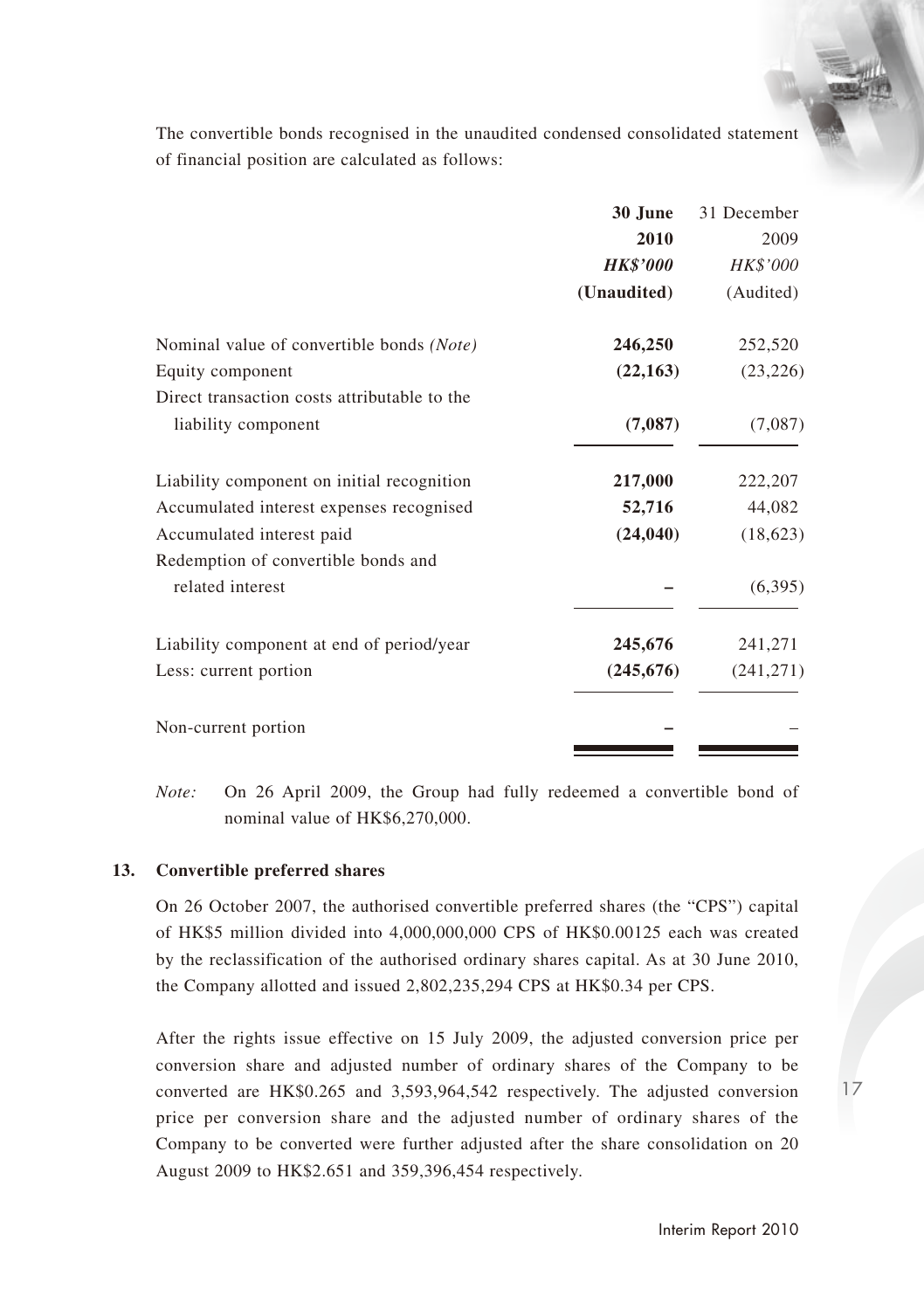The CPS recognised in the Company's and the Group's statements of financial position is calculated as follows:

|                     | Number of<br>ordinary<br>shares to be<br>issued upon<br>full conversion<br>of CPS | Equity<br>component<br><b>HK\$'000</b> | Liability<br>component<br><b>HK\$'000</b> | <b>Total</b><br>HK\$'000 |
|---------------------|-----------------------------------------------------------------------------------|----------------------------------------|-------------------------------------------|--------------------------|
| At 31 December 2009 |                                                                                   |                                        |                                           |                          |
| (audited)           | 359,396,454                                                                       | 753,639                                | 50,992                                    | 804,631                  |
| Imputed interest    |                                                                                   |                                        | 2,382                                     | 2,382                    |
| At 30 June 2010     |                                                                                   |                                        |                                           |                          |
| (unaudited)         | 359,396,454                                                                       | 753,639                                | 53,374                                    | 807,013                  |
|                     |                                                                                   |                                        |                                           |                          |

Interest rate on the CPS is calculated using the effective interest method by applying the effective interest rate of 9.49% per annum.

The principal terms of the CPS are set out below:

- (a) The holders of the CPS are not entitled to vote at any general meeting of the Company.
- (b) Each CPS shall be entitled to receive a fixed cumulative dividend on an annual basis in arrears in preference to any dividend on the ordinary share at a rate of 0.5% per annum of the principal amount of the CPS then outstanding at the year end date.
- (c) Holders of the CPS shall have the right to convert, at any time from the date of allotment of the CPS without payment of any additional consideration, into ordinary shares of HK\$0.0125 each at the adjusted conversion rate of 0.1283 (subject to adjustments from time to time pursuant to the terms of the CPS).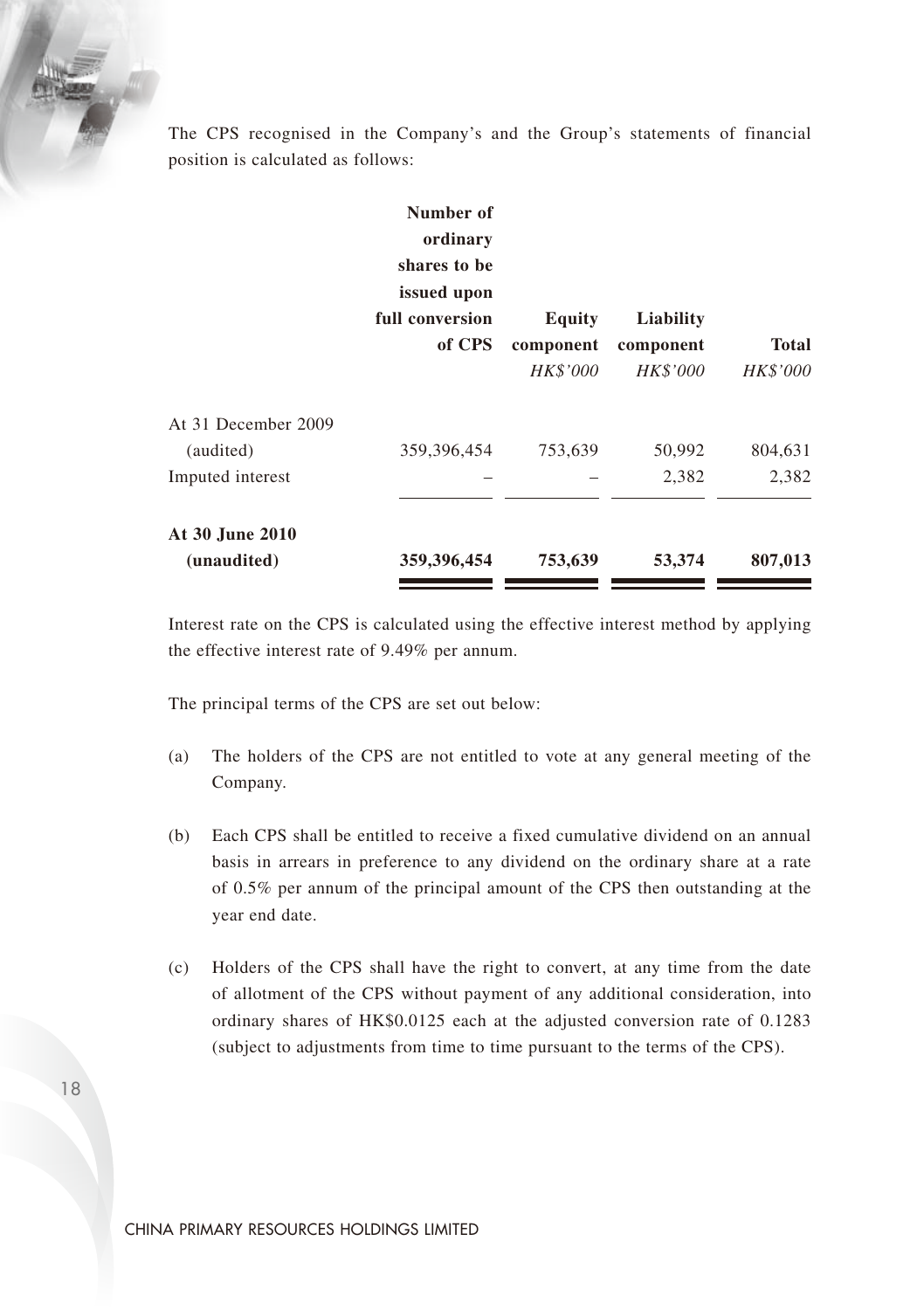- (d) Upon the value of the cumulative dividends to be distributed by Xin Shougang to the Group (the "Dividends") reaches HK\$485.5 million or the Group has disposed of its interest in Xin Shougang at the disposal consideration of more than HK\$485.5 million in aggregate without incurring any losses on the disposal or the total of the cumulative dividends and the disposal consideration is more than HK\$485.5 million without incurring any losses on the disposal, the Company may at any time redeem in cash not more than half of the CPS issued at a price equal to their principal amount plus a premium of 10% per annum together with any accrued and unpaid dividends of CPS thereon.
- (e) The CPS rank preference to any and other classes of ordinary shares of the Company (including dividend distribution, capital distribution, return of capital upon the liquidation, winding up or dissolution of the Company or otherwise).
- (f) Upon the completion of the Disposal (as defined below), the CPS will be cancelled.

### **14. Share capital**

|                                    | 30 June         | 31 December |
|------------------------------------|-----------------|-------------|
|                                    | 2010            | 2009        |
|                                    | <b>HK\$'000</b> | HK\$'000    |
|                                    | (Unaudited)     | (Audited)   |
| Authorised:                        |                 |             |
| 9,600,000,000 ordinary shares of   |                 |             |
| HK\$0.0125 each                    | 120,000         | 120,000     |
| Issued and fully paid:             |                 |             |
| $1,229,603,280$ ordinary shares of |                 |             |
| HK\$0.0125 each                    | 15,370          | 15,370      |
|                                    |                 |             |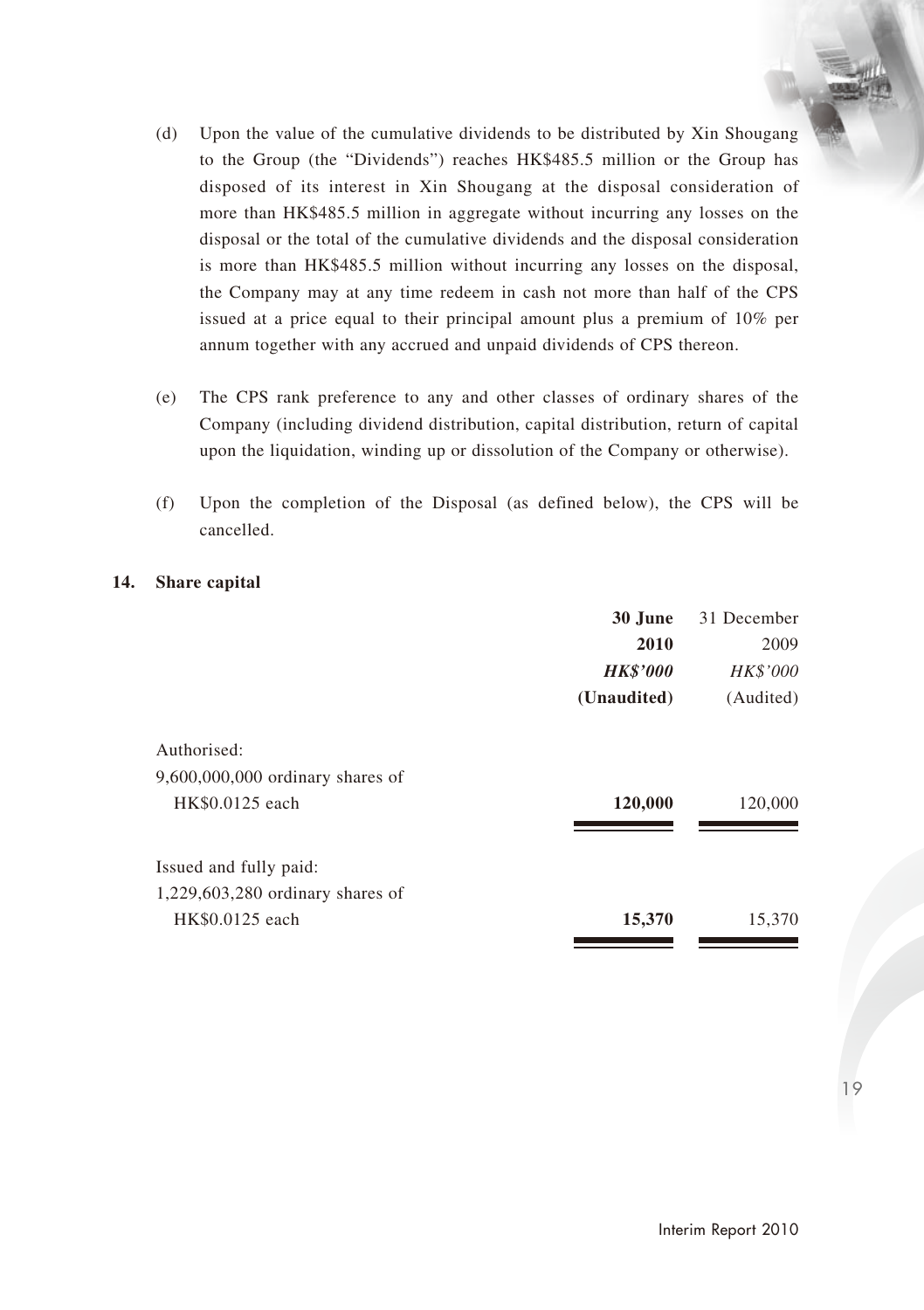# **15. Operating lease arrangement**

The Group is the lessee in respect of certain of its office premises held under operating leases. The leases typically run for an initial period of one to three years at fixed rental. None of the leases includes contingent rentals.

As at 30 June 2010, the Group had outstanding minimum commitments under noncancellable operating leases, which fall due as follows:

|                                      | 30 June         | 31 December |
|--------------------------------------|-----------------|-------------|
|                                      | 2010            | 2009        |
|                                      | <b>HK\$'000</b> | HK\$'000    |
|                                      | (Unaudited)     | (Audited)   |
| Within one year                      | 2,151           | 2,077       |
| After one year but within five years | 1,353           | 1,720       |
|                                      | 3,504           | 3,797       |

#### **16. Capital commitment**

Capital commitments outstanding at the end of reporting period not provided for in the unaudited condensed consolidated financial statements were as follows:

|                                          | 30 June         | 31 December |
|------------------------------------------|-----------------|-------------|
|                                          | 2010            | 2009        |
|                                          | <b>HK\$'000</b> | HK\$'000    |
|                                          | (Unaudited)     | (Audited)   |
| Property, plant and equipment contracted |                 |             |
| but not provided for                     | 33,581          | 32.588      |
|                                          |                 |             |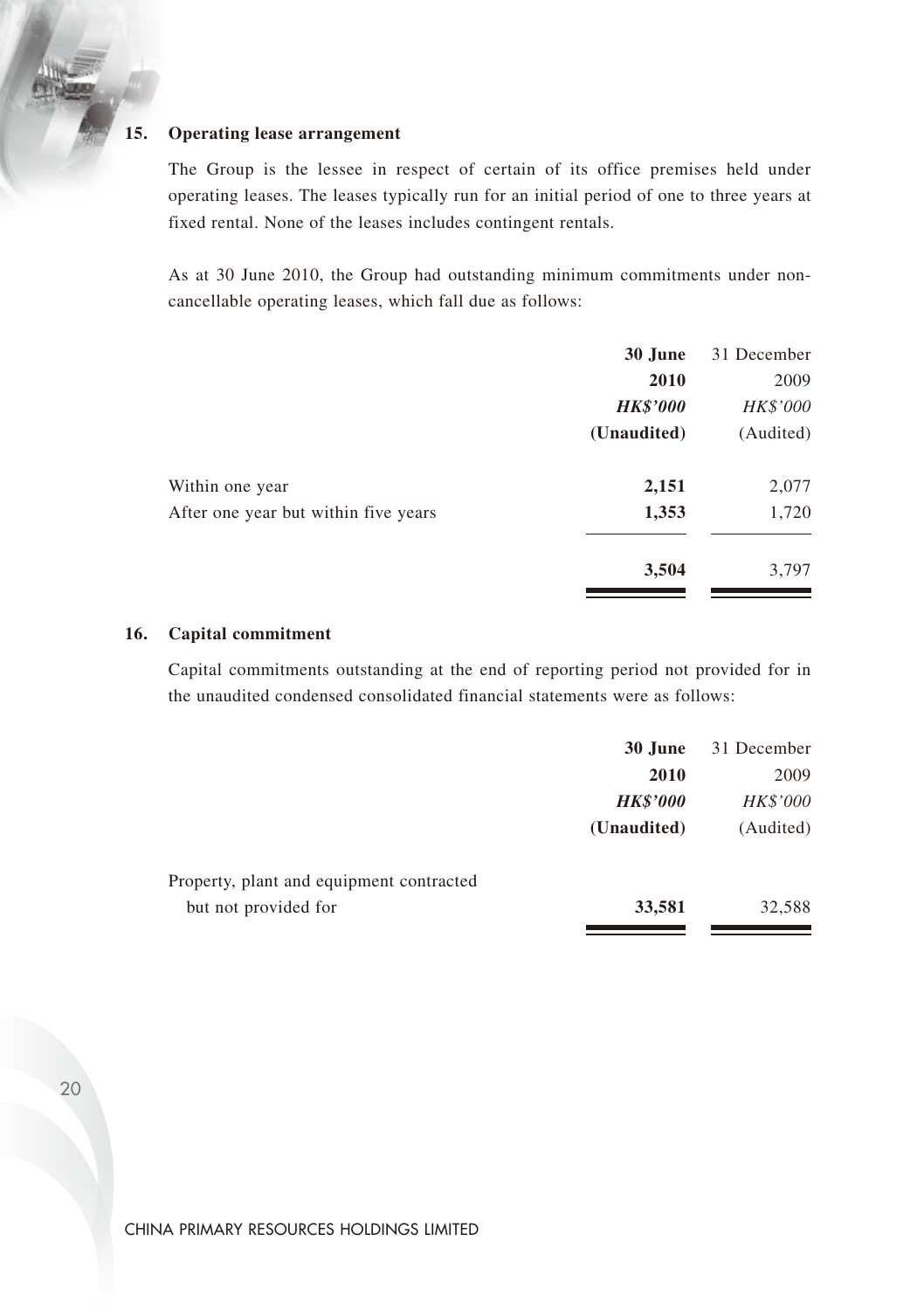# *MANAGEMENT DISCUSSION AND ANALYSIS*

## **Business review and future outlook**

The financial tsunami broke out in the second half of the year 2008 had great impact on the economy of the whole world, including the People's Republic of China (the "PRC") and Hong Kong. The performance and financial position of a lot of business corporations are greatly affected. The Group, however, is still maintaining a competitive position in the market with effective cost control and cash management. Turnover for the first half of 2010 was improved significantly due to the recovering economic condition.

The business segment of the Polyethylene Pipes ("PE Pipes") and Fibre Glass Reinforced Plastic Pipes ("FRP Pipes") was performing well in the first half of 2010 and was the main business of the Group in 2010. This business segment has been the core business of the Group for many years. The PE Pipes and FRP Pipes are products employed for constructions and city development in the PRC. Our major customers are mainly government entities of different provinces and cities in the PRC, or their suppliers. Given the rapid and continuous development of the PRC market, the Directors believe that the demands for our products are both sustainable and look set to increase.

## **The Proposed Disposal**

On 9 April 2010 (after trading hours), Yichang Shoukong Industries Co., Limited (宜昌首控實業有限公司) ("Yichang Shoukong"), a wholly-owned subsidiary of the Company, and 首鋼控股有限責任公司 (transliterated as Shougang Holdings Limited Liability Company) ("Shougang") entered into the agreement (the "Agreement") pursuant to which Yichang Shoukong has conditionally agreed to sell, and Shougang has conditionally agreed to purchase, the 12.21% equity interest in the registered paid up capital of 新首鋼資源控股有限公司 (transliterated as Xin Shougang Zi Yuan Holdings Limited) ("Xin Shougang") at an aggregate consideration of HK\$314.8 million (the "Disposal"). The consideration shall be satisfied by Shougang as to HK\$25.34 million by cash (or RMB22.28 million as agreed between the parties to the Agreement) and as to HK\$289.46 million by way of procuring Great Ocean Real Estate Limited to transfer 2,802,235,294 preferred shares (the "Preferred Shares") (the non-voting redeemable convertible preferred share(s) of HK\$0.00125 each in the existing share capital of the Company carrying rights to convert into conversion share(s))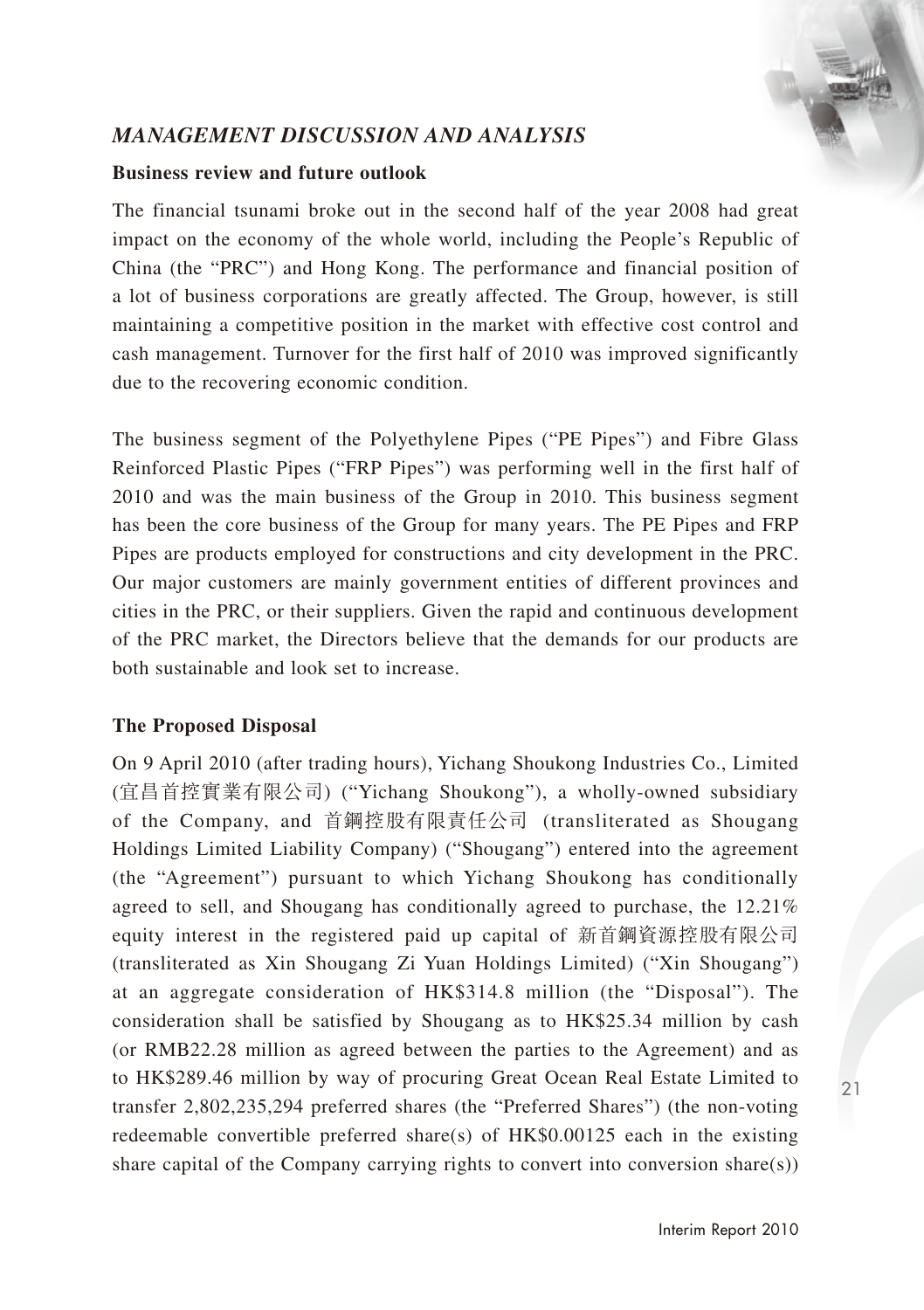to the Company for repurchase ("Share Repurchase") and cancellation subject to the terms and upon fulfillment of the conditions of the Agreement. Details are set out in the announcement dated 22 April 2010 and the circular dated 8 June 2010 of the Company.

#### **Proposed decrease in authorised share capital**

As at the date of this report, the authorised share capital of the Company is HK\$125,000,000 divided into 9,600,000,000 ordinary shares of HK\$0.0125 each in the existing share capital of the Company (the "Shares") and 4,000,000,000 Preferred Shares of HK\$0.00125 each. As a result of the Share Repurchase, all the Preferred Shares in issue will be cancelled. In order to extinguish the Preferred Share class from the authorised share capital of the Company, the Board proposed to diminish the authorised share capital of the Company from HK\$125,000,000 to HK\$120,000,000 by the cancellation of 4,000,000,000 Preferred Shares of HK\$0.00125 each in the authorised share capital of the Company (the "Authorised Share Capital Decrease"). As a result, the authorised share capital of the Company will become HK\$120,000,000 divided into 9,600,000,000 Shares of HK\$0.0125 each. The Authorised Share Capital Decrease was passed as an ordinary resolution by the shareholders of the Company ("Shareholders") by way of poll at the extraordinary general meeting held on 28 June 2010. Completion shall be conditional upon the fulfillment or waiver (as the case may be) of the conditions precedent to the Agreement or such other date as the parties to the Agreement may agree in writing. Details are set out in the announcement dated 22 April 2010 and the circular dated 8 June 2010 of the Company.

Save as mentioned above, during the period under review, the Group continued to engage in (i) manufacture and sale of PE Pipes and FRP Pipes and sale of composite materials; and (ii) mining businesses operating primarily in the markets of the independent sovereign state of Mongolia.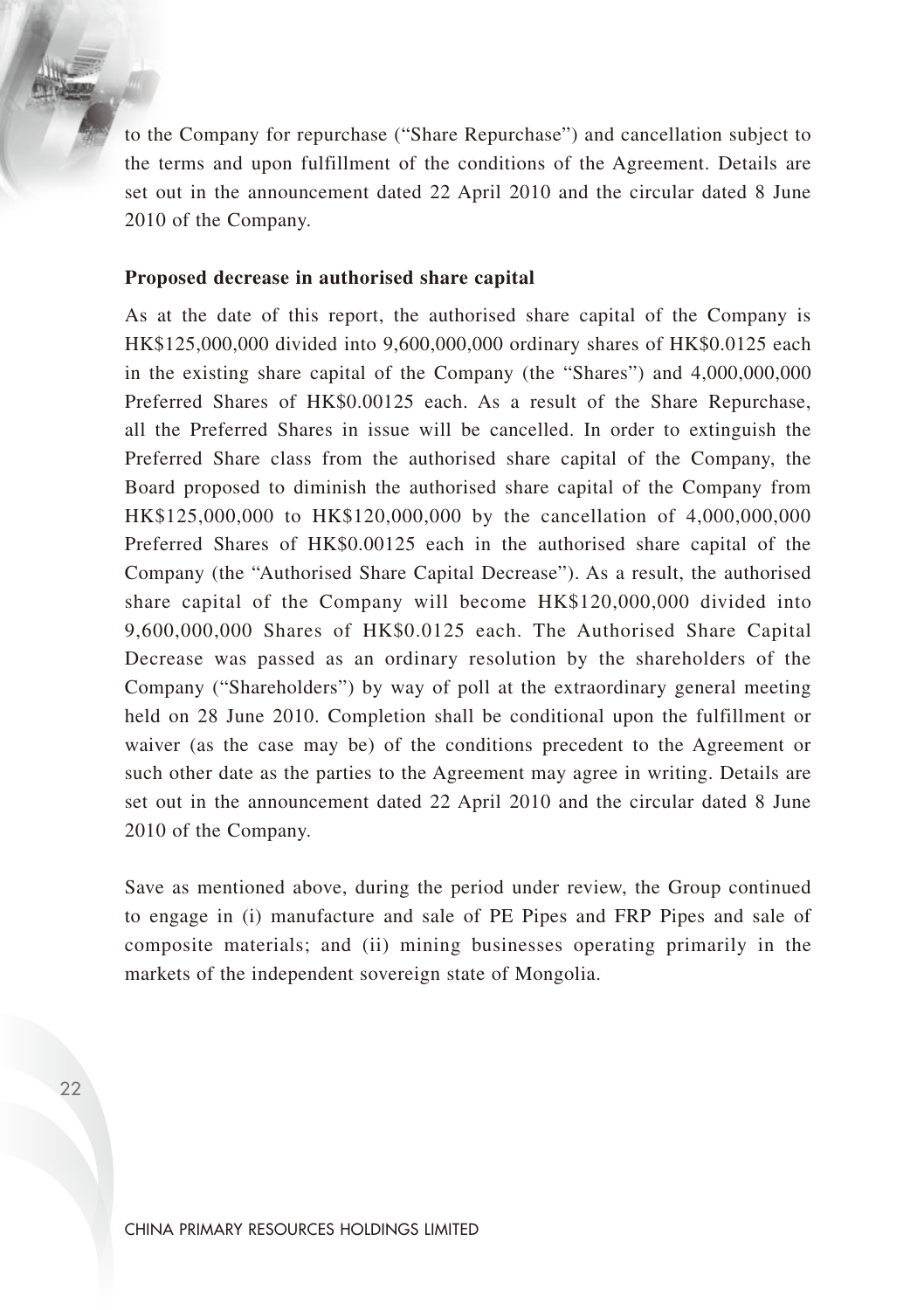## **Financial review**

Turnover was approximately HK\$70,271,000 for the period under review, which represented an increase of 631% when compared with approximately HK\$9,609,000 in the corresponding period. The increase in sale was mainly due to strong rebound of the global economy since 2009. The unaudited loss before income tax for the period under review was approximately HK\$22,961,000 while the unaudited loss before income tax for corresponding period was approximately HK\$37,315,000. The loss attributable to owners of the Company was approximately HK\$19,890,000 (six months ended 30 June 2009: loss of approximately HK\$33,982,000). The improvement in loss for the period under review was mainly attributable to the significant increase in turnover during the period under review. In the current economic environment, the Board will continue to adopt the stringent cost control and maintain a low and effective overheads structure and prudently utilize the corporate resources to create wealth for the Shareholders.

The current major challenge faced by the Group is to find a solution to settle the convertible bonds with Lehman Brothers Commercial Corporation Asia Limited (in liquidation) ("Lehman Brothers"). The liquidation of Lehman Brothers was totally unexpected. Because the convertible bonds issued by Lehman Brothers are due for redemption in October 2010, the Group is now in a net current liability position. The Company has been negotiating with the Joint and Several Liquidators of Lehman Brothers to look for a settlement solution. The directors are doing their best to investigate and come to a solution. Shareholders will be informed once there is a progress.

## **Liquidity and financial resources**

With the funds raised previously and the internal resources of the Company and subject to the settlement arrangement to be entered into between the Company and the Joint and Several Liquidators of Lehman Brothers, as at 30 June 2010, the Directors anticipate that the Group has adequate financial resources to meet its ongoing operations and future development.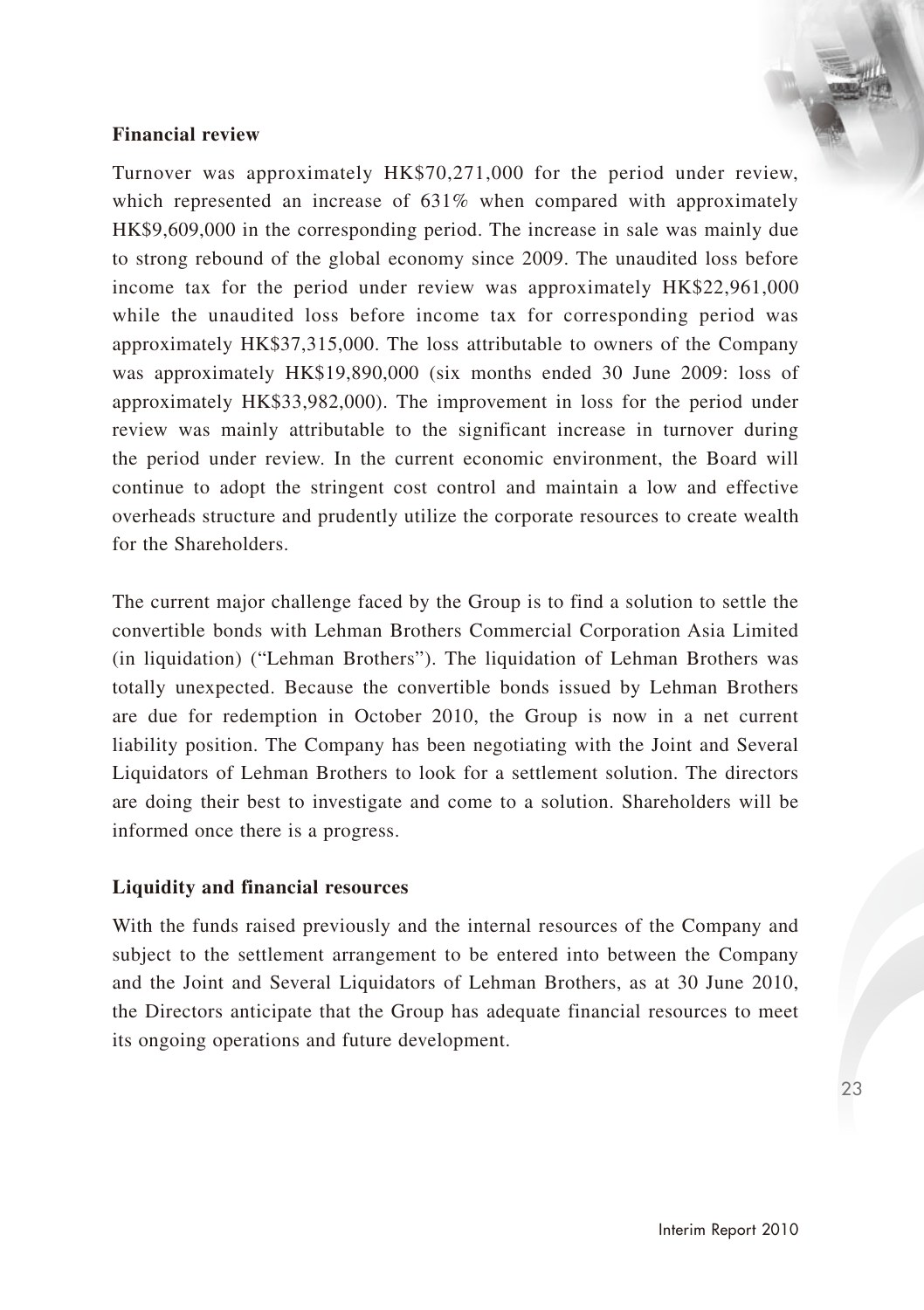#### **Employee information**

As at 30 June 2010, the Group has 5 full-time employees working in Hong Kong and 80 full-time employees working in the PRC respectively. The total of employee remuneration, including remuneration of the Directors but excluding cost of share option granted, for the six months under review amounted to approximately HK\$2,947,000. The Group remunerates its employees based on their performance, experience and the prevailing industry practice.

## **Capital structure**

The ordinary shares of the Company were listed on the GEM of the Stock Exchange on 13 December 2001. There are 2,802,235,294 non-listed preferred shares ("Preferred Shares") held by Great Ocean Real Estate Limited ("GORE"). There has been no change in the capital structure of the Company during the period under review.

### **Significant investments**

Save as disclosed, for the period under review, the Group had no other significant investments.

# **Material acquisition and disposals of subsidiaries and affiliated companies/ future plans for material investments**

Save as disclosed above, there were no material acquisition or disposal of subsidiaries and affiliated companies during the six months ended 30 June 2010.

#### **Segmental information**

Details have been set out in note 9 under "Notes to the unaudited condensed consolidated financial statements" and further elaborated under "Business review and future outlook" of this section.

### **Charge on group assets and contingent liabilities**

During the period under review, the Group has pledged building of approximately HK\$43,248,000 and land use rights of approximately HK\$30,910,000 to a PRC bank to obtain a short-term loan (six months ended 30 June 2009: Nil). The Group did not have any significant contingent liabilities.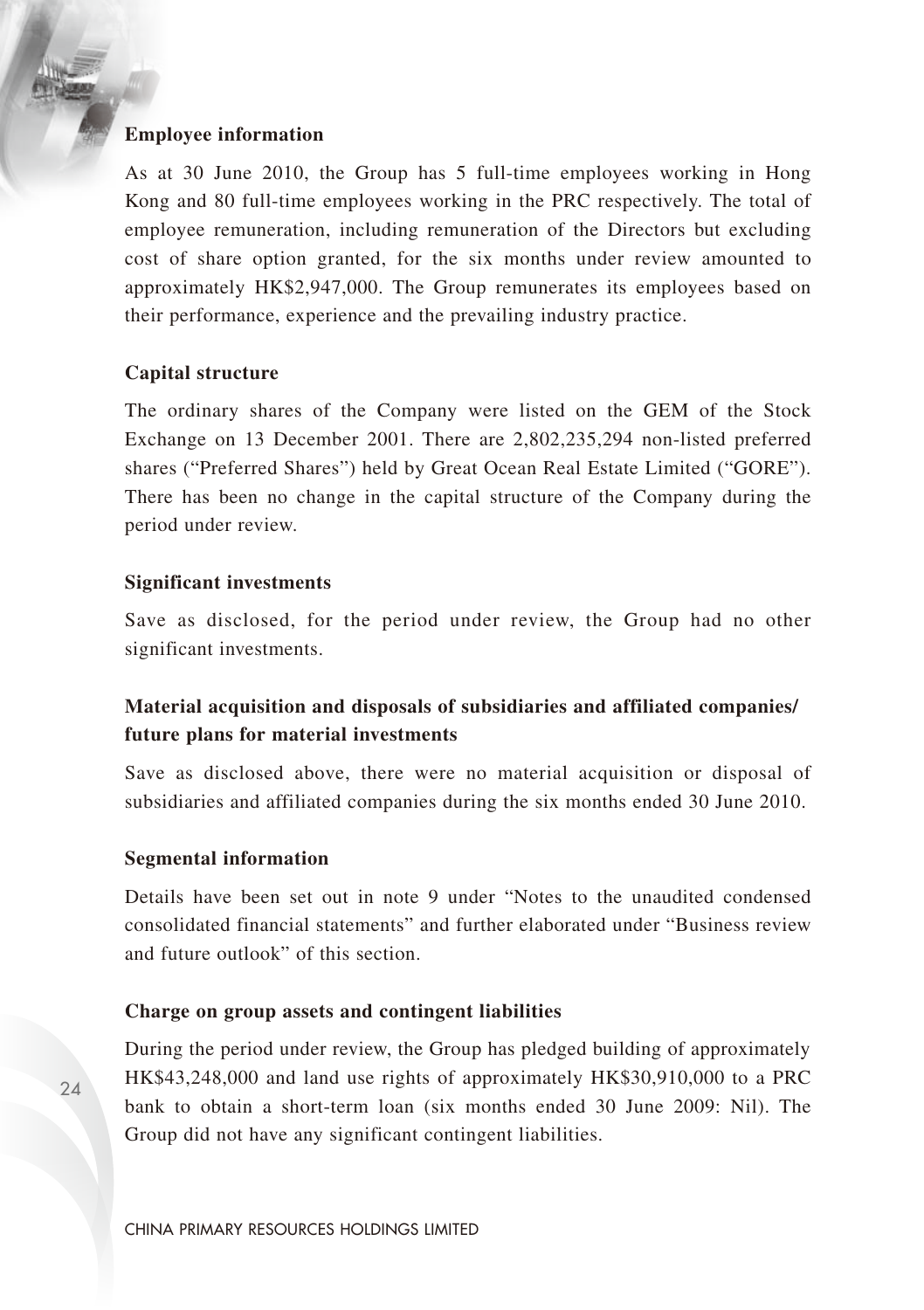## **Subsequent Events**

The Shareholders approved the Disposal and the Authorised Share Capital Decrease at the extraordinary general meeting held on 28 June 2010. However, as at the date of this report, the Disposal and the Authorised Share Capital Decrease are not yet completed. The completion shall be conditional upon the fulfillment or waiver (as the case may be) of the conditions precedent to the Agreement or such other date as the parties to the Agreement may agree in writing.

## **Gearing ratio**

As at 30 June 2010, the Group had cash and cash equivalents of approximately HK\$97,518,000 in its current assets while its current liabilities stood at approximately HK\$342,817,000, and the Group had long-term loan of approximately HK\$53,374,000 and its shareholders' funds amounted to approximately HK\$360,246,000. Other than the Convertible Bonds issue, the Group had a net cash position and its gearing ratio should be approximately 14.8% (long-term loan to equity attributable to equity holders of the Company).

### **Exposure to fluctuations in exchange rates**

Sales and payment of the Group are denominated in Hong Kong dollars and Renminbi ("RMB"). No hedging or other alternatives have been implemented. As the exchange of Hong Kong dollars against RMB were relatively stable during the period under review, the Group's exposure to currency exchange risk was minimal.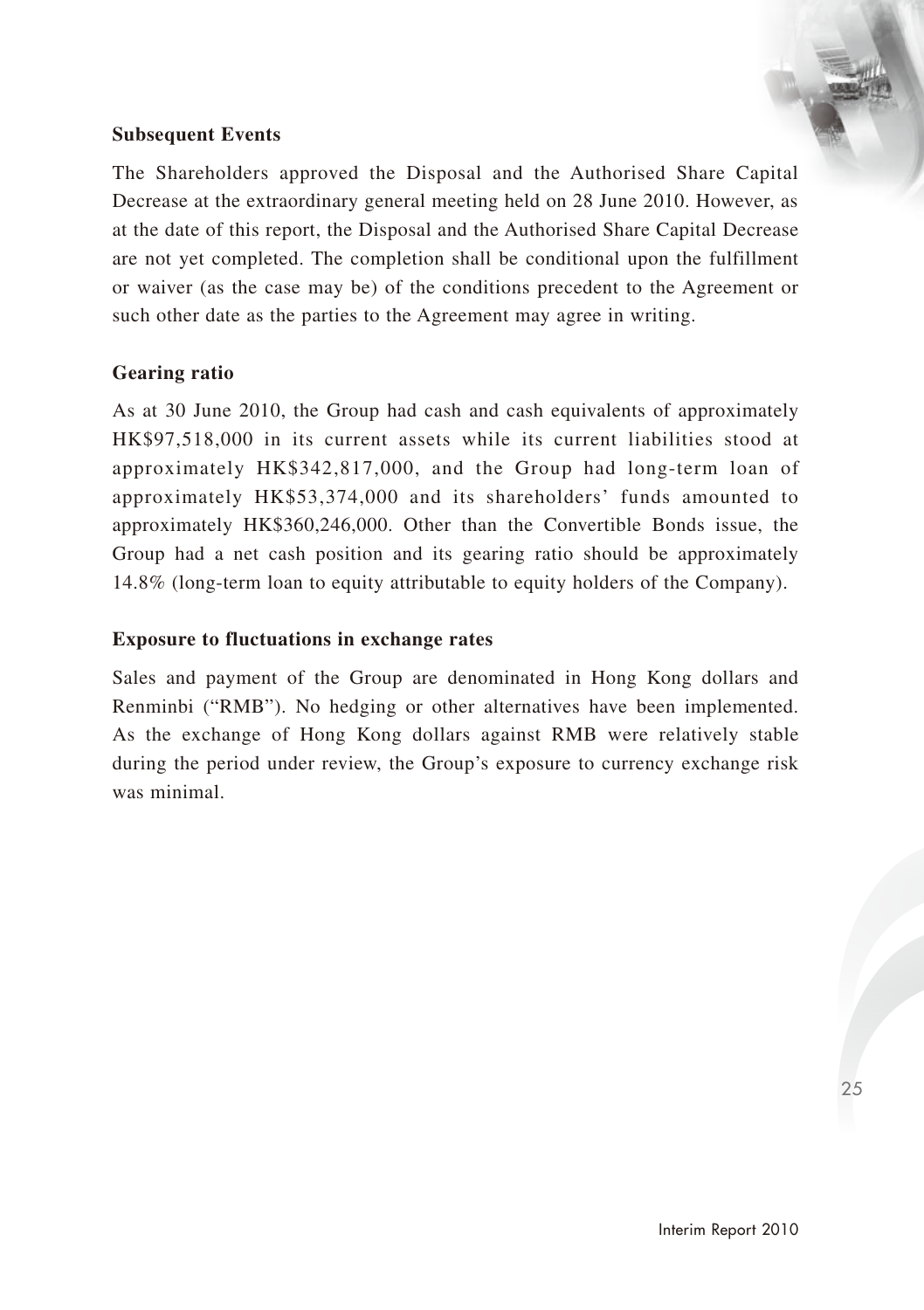# *DIRECTORS' AND CHIEF EXECUTIVES' INTERESTS AND SHORT POSITIONS IN THE SHARES, UNDERLYING SHARES AND DEBENTURES OF THE COMPANY OR ANY ASSOCIATED CORPORATION*

As at 30 June 2010, the interests and short positions of the directors and the chief executive of the Company in the shares, underlying shares and debentures of the Company or its associated corporations (within the meaning of Part XV of the Securities and Futures Ordinance (the "SFO")), as recorded in the register required to be kept by the Company under Section 352 of the SFO, or as otherwise notified to the Company and the Stock Exchange pursuant to Rule 5.46 of the GEM Listing Rules, were as follows:

The approximate percentage of interest set out below is based on 1,229,603,280 ordinary shares in issue as at 30 June 2010, but not on the total number of issued shares upon full conversion or exercise of (i) the convertible bonds (the "Convertible Bonds") issued to Lehman Brothers Commercial Corporation Asia Limited ("Lehman Brothers") (in liquidation) pursuant to the conditional subscription agreement dated 12 June 2007, (ii) the preferred shares issued to Great Ocean Real Estate Limited ("GORE") (the "Preferred Shares") and (iii) the 73,601,600 (adjusted) outstanding share options granted under the share option scheme adopted by the Company on 28 November 2001.

*(i) Long position in the ordinary shares of HK\$0.0125 each in the Company as at 30 June 2010:*

|                         | Number of ordinary shares held |                              |                                           |
|-------------------------|--------------------------------|------------------------------|-------------------------------------------|
| <b>Name of Director</b> | <b>Type of interests</b>       | Number of<br>ordinary shares | Approximate<br>percentage of<br>interests |
| Ms. Ma Zheng            | Beneficial<br>(Note 1)         | 8,100,000<br>(Note 2)        | 0.66%                                     |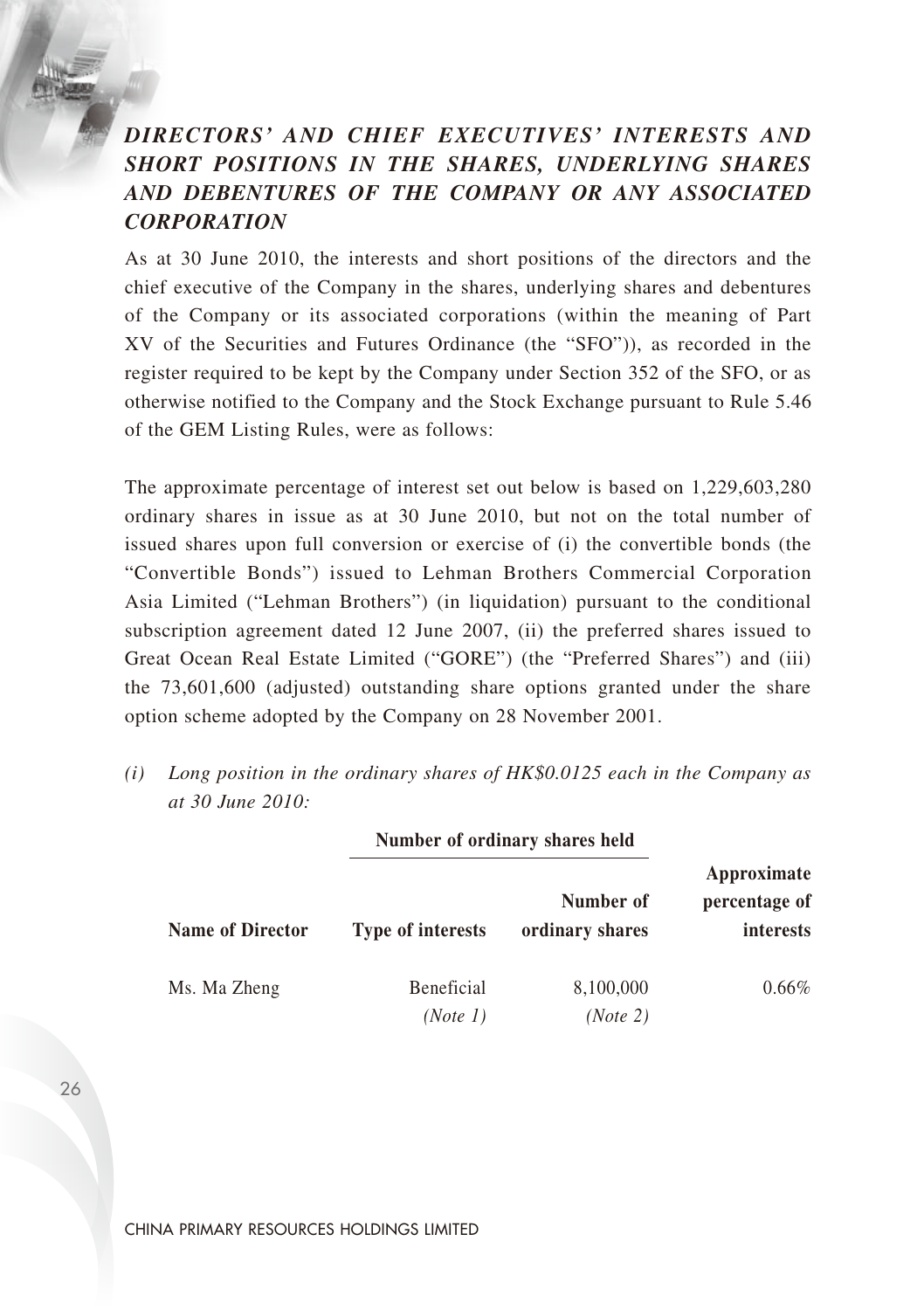#### *Notes:*

- 1. In addition to 8,100,000 Shares held in her own name, Ms. Ma Zheng is holding 12.5% of the equity interest of Future Advance Holdings Limited ("Future Advance") and Future Advance beneficially owns 23.39% of the equity interest of the Company. For information purpose, Ms. Ma Zheng is an executive director of the Company and the sole director of Future Advance.
- 2. Adjustment was made to the balances of the number of ordinary shares resulting from the consolidation ("Share Consolidation") of every 10 existing ordinary shares of HK\$0.00125 each in the issued and unissued share capital into one consolidated share of HK\$0.0125 each in the issued and unissued share capital of the Company duly approved at the extraordinary general meeting held on 20 August 2009 by the shareholders and becoming effective on 21 August 2009.
- *(ii) Long position in the underlying shares or debentures of the Company as at 30 June 2010:*

| <b>Name of Directors</b>   | Type of<br>interests | <b>Description</b><br>of securities | Number of<br>underlying<br>shares | Approximate<br>percentage<br>of interests |
|----------------------------|----------------------|-------------------------------------|-----------------------------------|-------------------------------------------|
| Ms. Ma Zheng               | Beneficial           | Share Option<br>(Note 1)            | 2,512,000                         | 0.20%                                     |
| Mr. Liu Weichang           | Beneficial           | Share Option<br>(Note 2)            | 376,800                           | 0.03%                                     |
| Mr. Wan Tze Fan<br>Terence | Beneficial           | Share Option<br>(Note 3)            | 376,800                           | 0.03%                                     |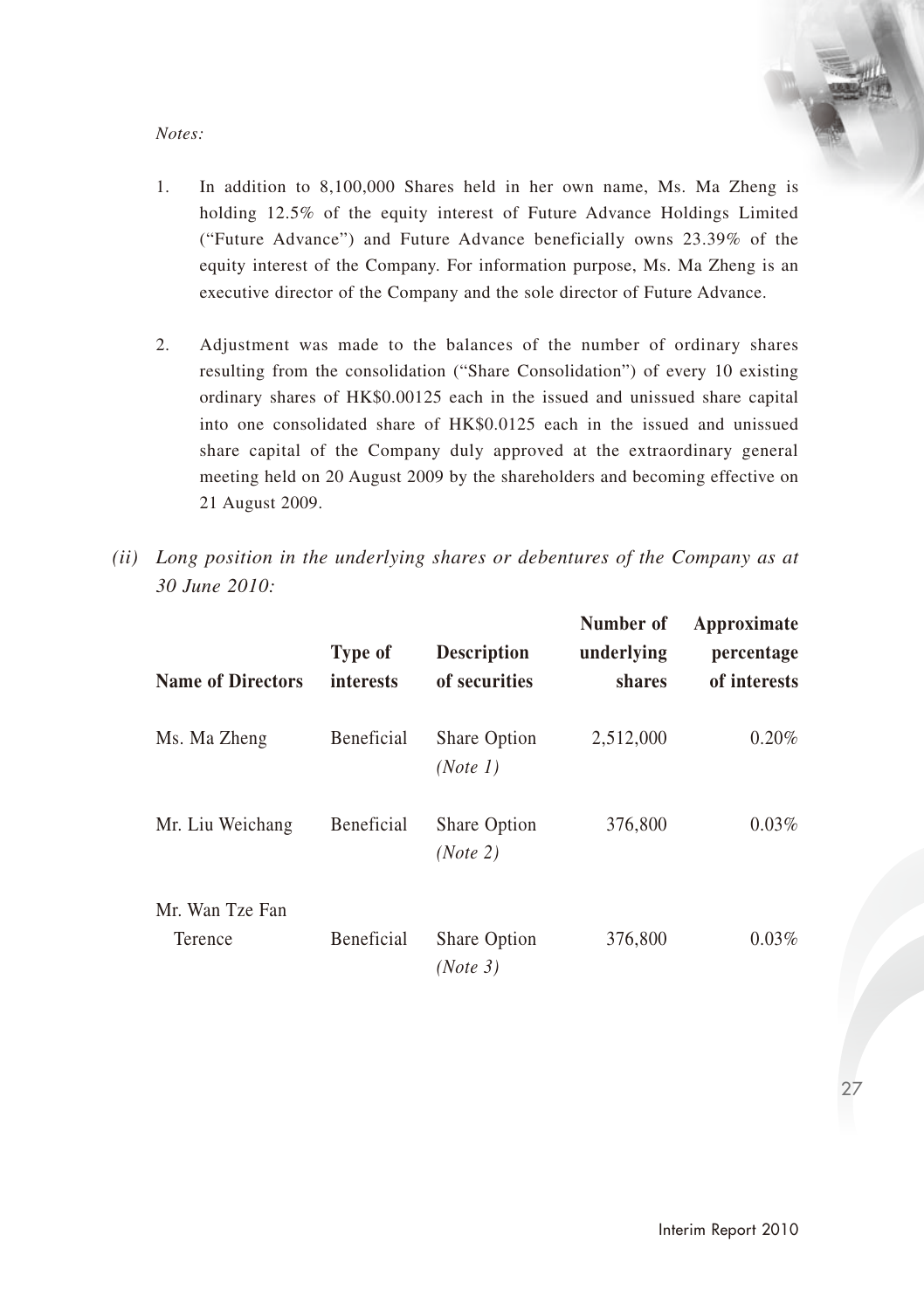*Notes:*

- 1. On 8 January 2008, Ms. Ma Zheng, the sole director of Future Advance and an executive Director, had been granted 20,000,000 share options (pursuant to the completion of the Rights Issue and the Share Consolidation, the number of share options has been adjusted to 2,512,000 on 20 August 2009) under the existing share option scheme adopted in compliance with Chapter 23 of the GEM Listing Rules which carry rights to subscribe for 20,000,000 new Shares at the current exercise price of HK\$0.22 per new Shares (pursuant to the completion of the Rights Issue and the Share Consolidation, the right to subscribe for new Shares and the subscription price of the share options have been adjusted to 2,512,000 and HK\$1.752 per new Share respectively on 20 August 2009).
- 2. On 8 January 2008, Mr. Liu Weichang, an independent non-executive Director, had also been granted 3,000,000 share options (pursuant to the completion of the Rights Issue and the Share Consolidation, the number of share options has been adjusted to 376,800 on 20 August 2009) under the existing share option scheme adopted in compliance with Chapter 23 of the GEM Listing Rules which carry rights to subscribe for 3,000,000 new Shares at the current exercise price of HK\$0.22 per new Shares (pursuant to the completion of the Rights Issue and the Share Consolidation, the right to subscribe for new Shares and the subscription price of the share options have been adjusted to 376,800 and HK\$1.752 per new Share respectively on 20 August 2009).
- 3. On 8 January 2008, Mr. Wan Tze Fan Terence, an independent non-executive Director, had also been granted 3,000,000 share options (pursuant to the completion of the Rights Issue and the Share Consolidation, the number of share options has been adjusted to 376,800 on 20 August 2009) under the existing share option scheme adopted in compliance with Chapter 23 of the GEM Listing Rules which carry rights to subscribe for 3,000,000 new Shares at the current exercise price of HK\$0.22 per new Shares (pursuant to the completion of the Rights Issue and the Share Consolidation, the right to subscribe for new Shares and the subscription price of the share options have been adjusted to 376,800 and HK\$1.752 per new Share respectively on 20 August 2009).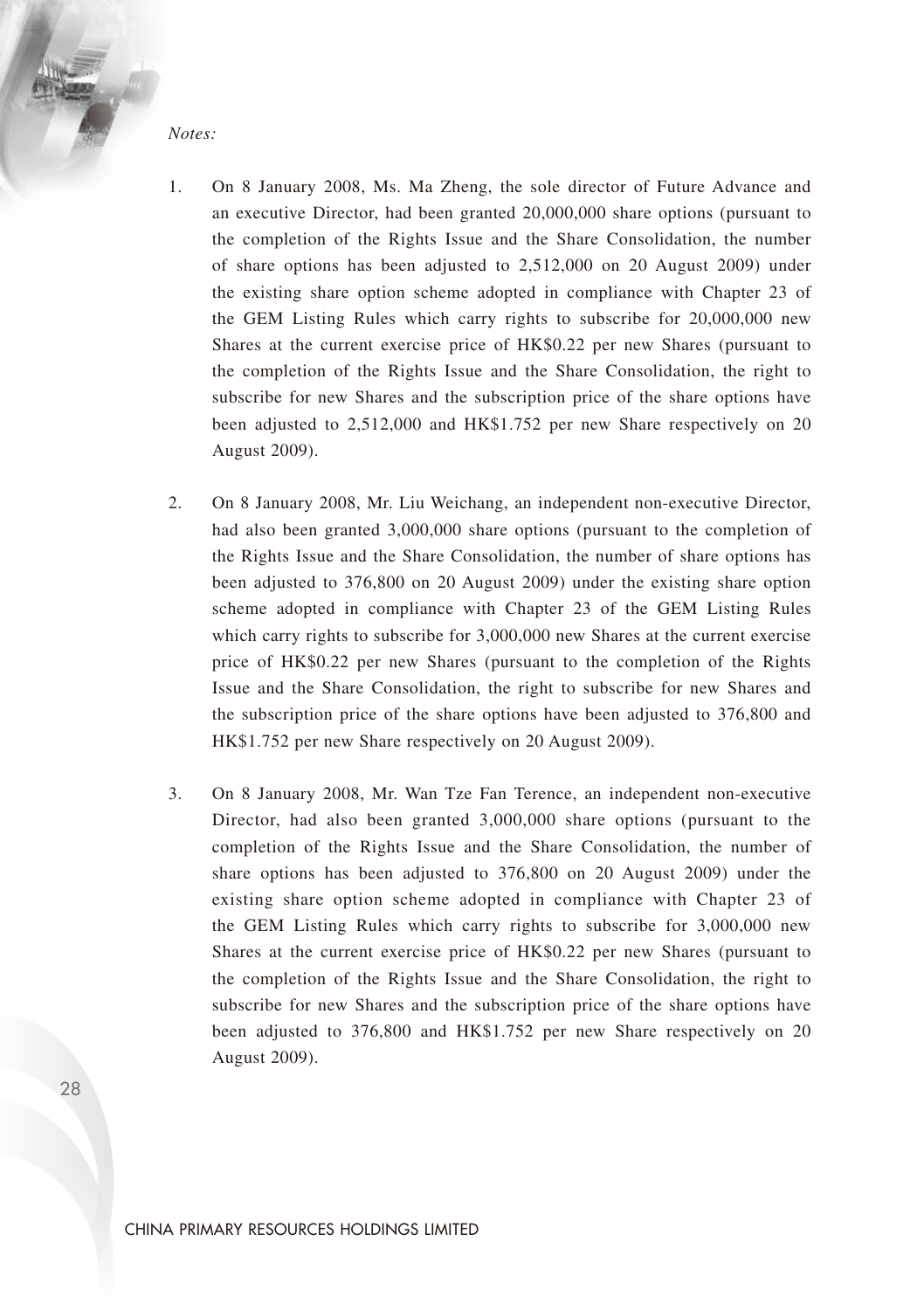Save as disclosed above, as at 30 June 2010, none of the directors and chief executive of the Company had any other interests or short positions in the shares or underlying shares in, or debentures of, the Company or its associated corporations, within the meaning of Part XV of the SFO required to be kept by the Company pursuant to Section 352 of the SFO, or as otherwise notified to the Company and the Stock Exchange pursuant to Rule 5.46 of the GEM Listing Rules.

# *SHARE OPTION*

On 17 March 2004, the Company forfeited all the outstanding share options granted from a Pre-IPO share option scheme (the "Pre-Scheme") adopted by the Company on 28 November 2001, and that all outstanding share options granted from the Pre-Scheme were cancelled and extinguished. Further details are set out in the announcement dated 17 March 2004. As at 30 June 2010, there were no share options outstanding under the Pre-Scheme.

On the same date as the adoption of the aforesaid Pre-Scheme, a further share option scheme (the "Post-Scheme") was approved by the Company. The Post-Scheme is valid and effective for a period of ten years commencing on the date on which it was adopted. The purpose of the Post-Scheme is to provide incentives and rewards to eligible participants who would contribute to the success of the Group's operations. Under the terms of the Post-Scheme, the Board may, at its discretion, grant options to any full-time employee and any director of the Company or its subsidiaries, including any executive, nonexecutive or independent non-executive directors. The total number of shares which may fall to be issued upon exercise of all of the outstanding options granted and yet to be exercised under the Post-Scheme and other schemes (including the Pre-Scheme) of the Company must not exceed 30% of the shares in issue from time to time. The Post-Scheme will remain in force for a period of ten years commencing the date on which the scheme becomes unconditional.

The Post-Scheme was amended and adopted by the shareholders at the annual general meeting of the Company held on 16 April 2003. The amendment involved the extension of the definition of eligible person in the Post-Scheme to include any suppliers, consultants, agents, advisors and distributors who, in the sole discretion of the Board, have contributed or may contribute to the Group.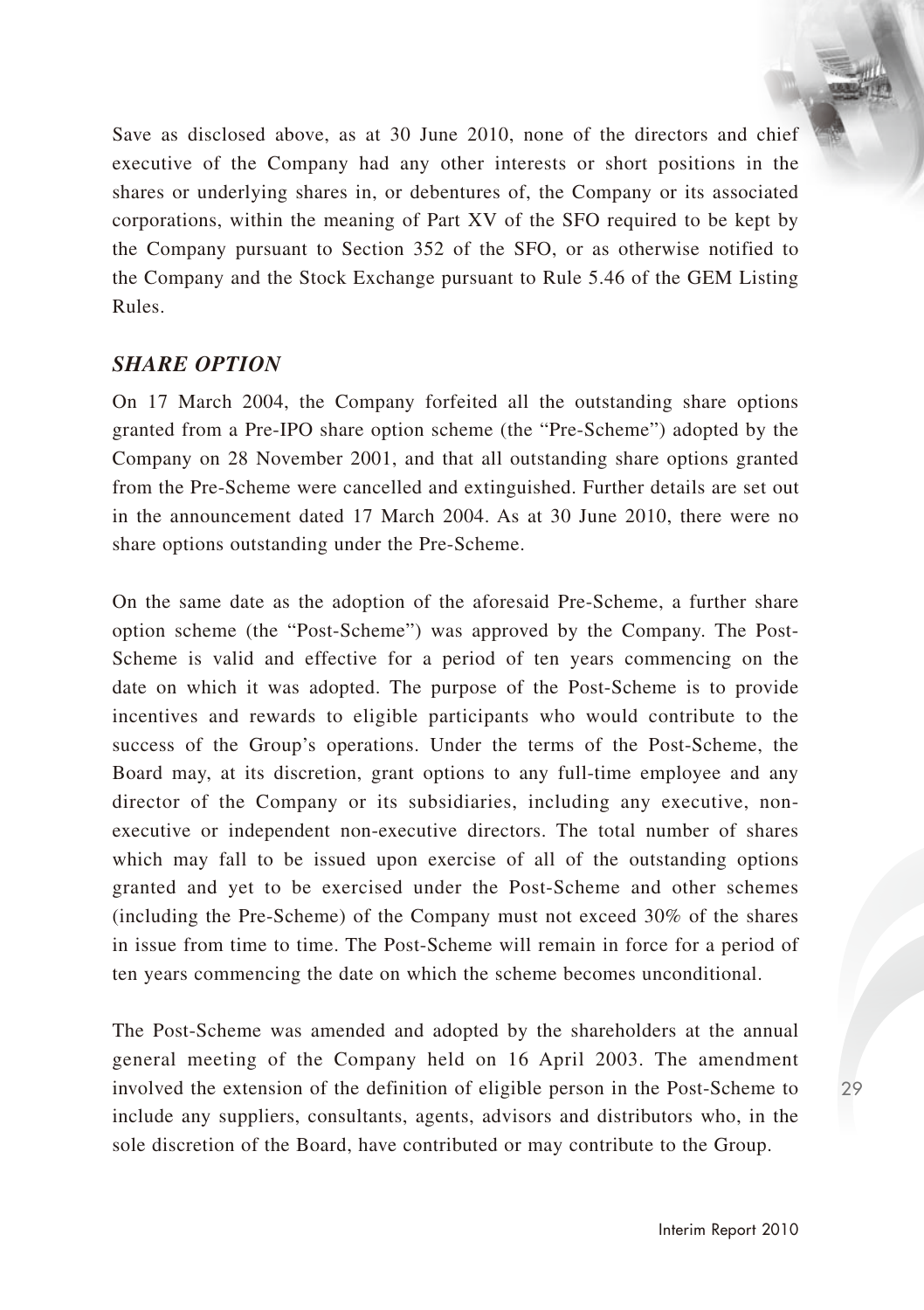As at 30 June 2010, the Company had granted share options under the Post-Scheme to subscribe for 857,000,000 shares, of which 176,000,000 options were exercised, no options were cancelled, 95,000,000 options were lapsed and 586,000,000 options (which was adjusted to 73,601,600 options upon the Rights Issue and Share Consolidation) remain outstanding and not yet exercised. The total number of shares in respect of which options may be granted under the Post-Scheme is not permitted to exceed 10% of the shares of the Company in issue as at the date of approval of the Post-Scheme, without prior approval from the Company's shareholders. The number of shares in respect of which options may be granted to any individual in any 12-month period is not permitted to exceed 1% of the shares of the Company in issue at any point of time, without prior approval from the Company's shareholders. Options granted to independent non-executive directors in excess of 0.1% of the Company's share capital or with a value in excess of HK\$5 million must be approved in advance by the Company's shareholders.

The subscription price will be determined by the Board and will be the highest of (i) the quoted closing price of the Company's shares on the Commencement Date (as defined in the Post-Scheme), which must be a trading day, (ii) the average of the quoted closing price of the Company's shares for the five trading days immediately preceding the Commencement Date (as defined in the Post-Scheme), and (iii) the nominal value of the Company's share. Any options granted under the Post-Scheme shall end in any event not later than ten years from the Commencement Date (as defined in the Post-Scheme). A nominal value of HK\$1.00 is payable on acceptance of each grant of options.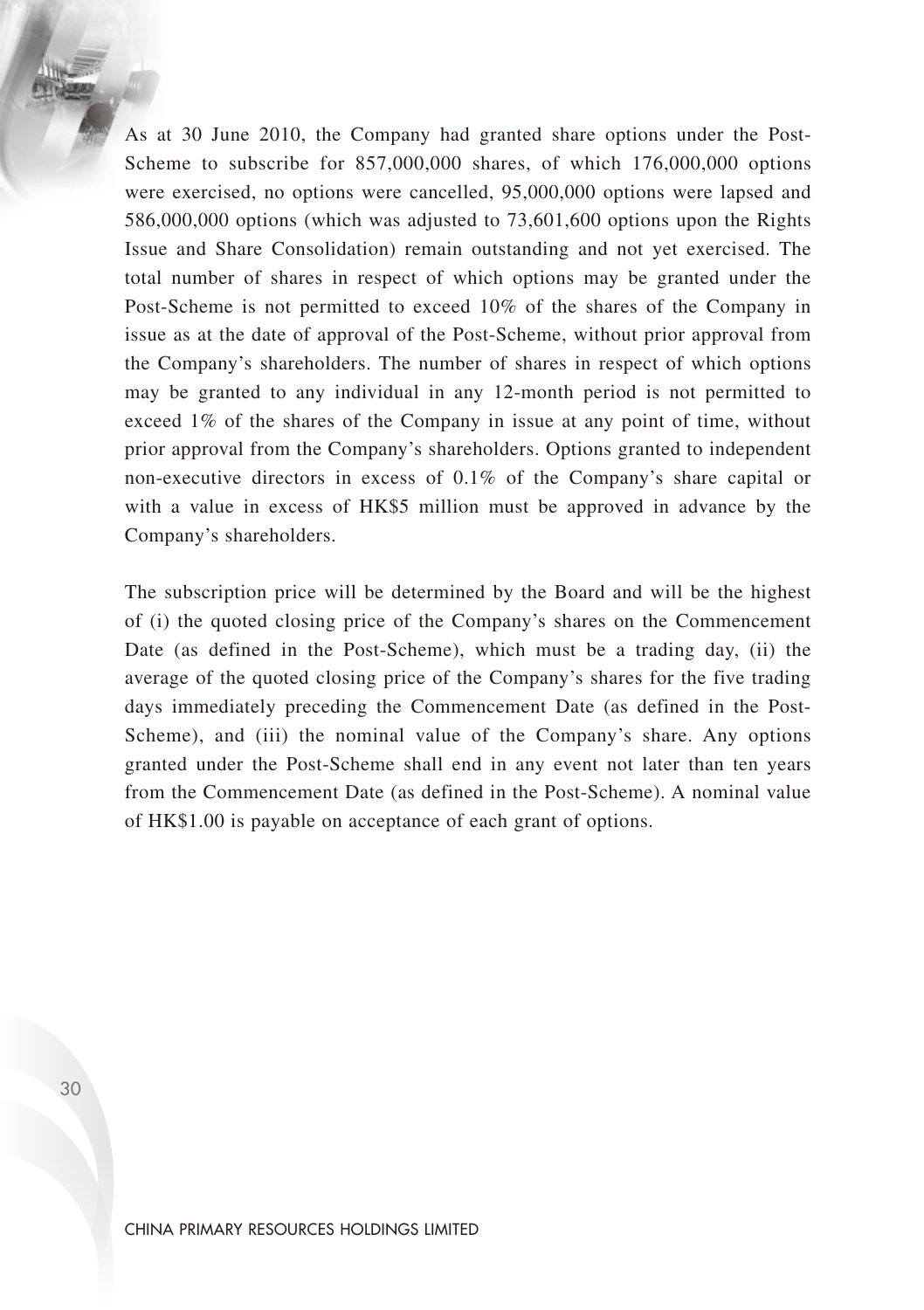Details of the share options granted by the Company pursuant to the Post-Scheme and the options outstanding as at 30 June 2010 were as follows:

| Grantees                                 | Date<br>granted   | <b>Balance</b><br>as at<br>1 January<br>2010<br>(Note) | Granted<br>during<br>the<br>period | <b>Exercised</b><br>during<br>the<br>period | Lapsed<br>during<br>the<br>period | <b>Balance</b><br>as at<br>30 June<br>2010<br>(Note) | Period<br>during<br>which the<br>options are<br>exercisable | Exercise<br>price per<br>share<br>(Note) |
|------------------------------------------|-------------------|--------------------------------------------------------|------------------------------------|---------------------------------------------|-----------------------------------|------------------------------------------------------|-------------------------------------------------------------|------------------------------------------|
| Ms. Ma Zheng<br>(Director)               | 8 January<br>2008 | 2,512,000                                              |                                    |                                             |                                   | 2,512,000                                            | 8 July 2008<br>$\mathfrak{g}_0$<br>27 November<br>2011      | HK\$1.752                                |
| Mr. Wan Tze<br>Fan Terence<br>(Director) | 8 January<br>2008 | 376,800                                                |                                    |                                             |                                   | 376,800                                              | 8 July 2008<br>$t_{0}$<br>27 November<br>2011               | HK\$1.752                                |
| Mr. Liu Weichang<br>(Director)           | 8 January<br>2008 | 376,800                                                |                                    |                                             |                                   | 376,800                                              | 8 July 2008<br>$\mathfrak{g}_0$<br>27 November<br>2011      | HK\$1.752                                |
| Employees                                | 8 January<br>2008 | 70,336,000                                             |                                    |                                             |                                   | 70,336,000                                           | 8 July 2008<br>$\mathfrak{g}_0$<br>27 November<br>2011      | HK\$1.752                                |
|                                          |                   | 73,601,600                                             |                                    |                                             |                                   | 73,601,600                                           |                                                             |                                          |

*Note:* The number of share options and exercise price have been adjusted after the Rights Issue and Share Consolidation.

No share options were granted by the Company and no share options were exercised or lapsed during the period under review.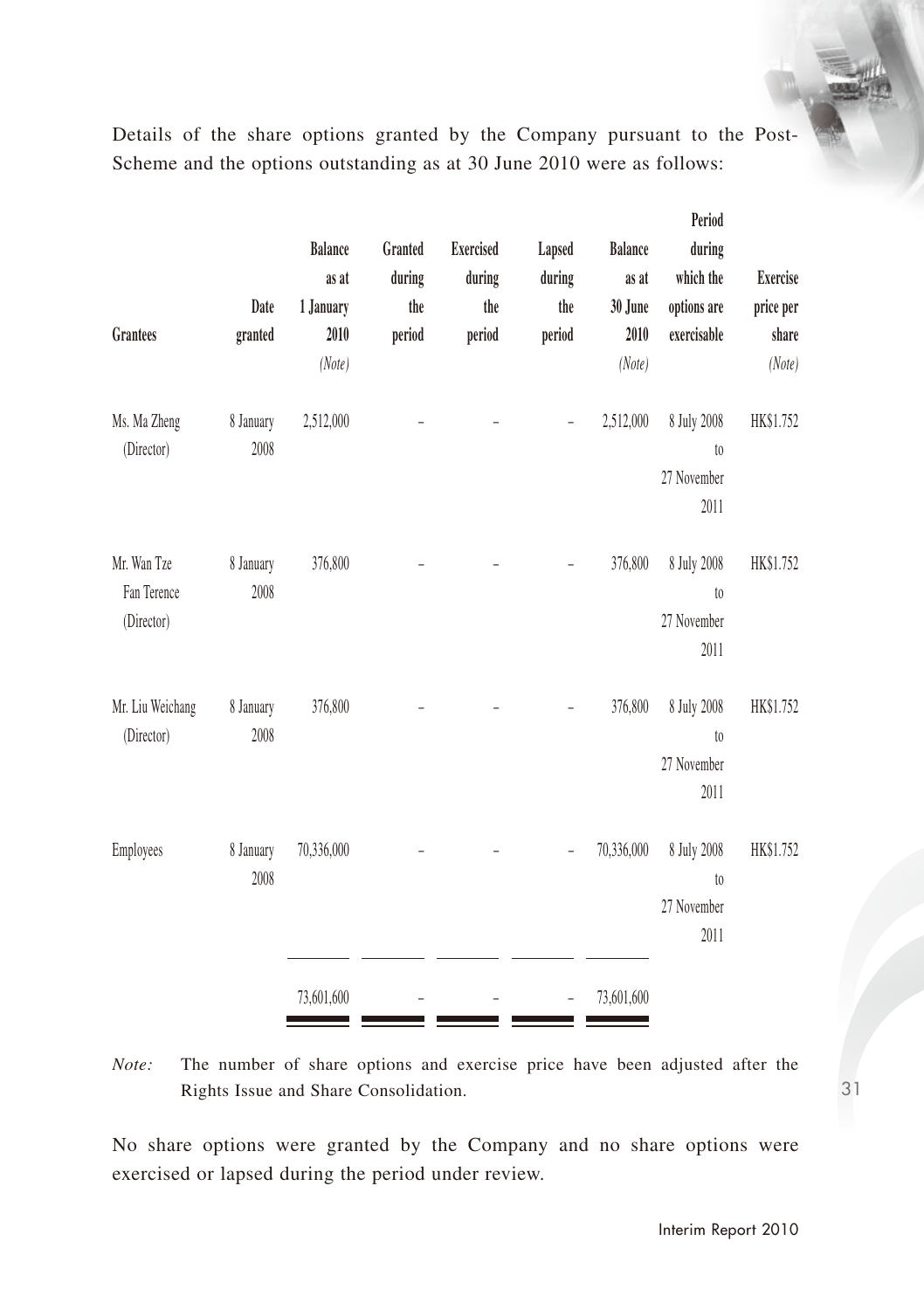# *SUBSTANTIAL SHAREHOLDERS' INTERESTS AND SHORT POSITIONS IN THE SHARES AND UNDERLYING SHARES OF THE COMPANY*

The register of substantial shareholders maintained under Section 336 of the SFO shows that as at 30 June 2010, the Company had been notified that the following substantial shareholders having the following interests and short positions, being 5% or more of the nominal value of any class of share capital carrying rights to vote in all circumstances at general meetings of the Company, in the Company. These interests are shown in addition to those disclosed above in respect of the directors and chief executives:

The approximate percentage of interest set out below is based on 1,229,603,280 ordinary shares in issue as at 30 June 2010, but not on the total number of issued shares upon full conversion or exercise of (i) the Convertible Bonds issued to Lehman Brothers (in liquidation) pursuant to the conditional subscription agreement dated 12 June 2007, (ii) the Preferred Shares issued to GORE and (iii) the 73,601,600 (adjusted) outstanding share options granted under the share option scheme adopted by the Company on 28 November 2001.

| Name of<br>shareholders                            | <b>Type of interests</b> | Number of<br>shares held | Approximate<br>percentage<br>of interests |
|----------------------------------------------------|--------------------------|--------------------------|-------------------------------------------|
| Future Advance<br>Holdings Limited                 | Beneficial               | 287,619,446              | 23.39%                                    |
| China Zong Heng<br>Holdings Limited                | Corporate<br>(Note 1)    | 287,619,446              | 23.39%                                    |
| Mr. Yu Hongzhi                                     | Corporate<br>(Note 1)    | 287,619,446              | 23.39%                                    |
|                                                    | <b>Beneficial</b>        | 11,400,000               | $0.93\%$                                  |
|                                                    | Subtotal:                | 299,019,446              | 24.32%                                    |
| <b>APAC Resources Limited</b>                      | Corporate<br>(Note 2)    | 129,436,878              | 10.53%                                    |
| Super Grand Investments<br>Limited ("Super Grand") | Beneficial               | 129,436,878              | 10.53%                                    |

*(i) Long position in the ordinary shares of HK\$0.0125 each in the Company as at 30 June 2010:*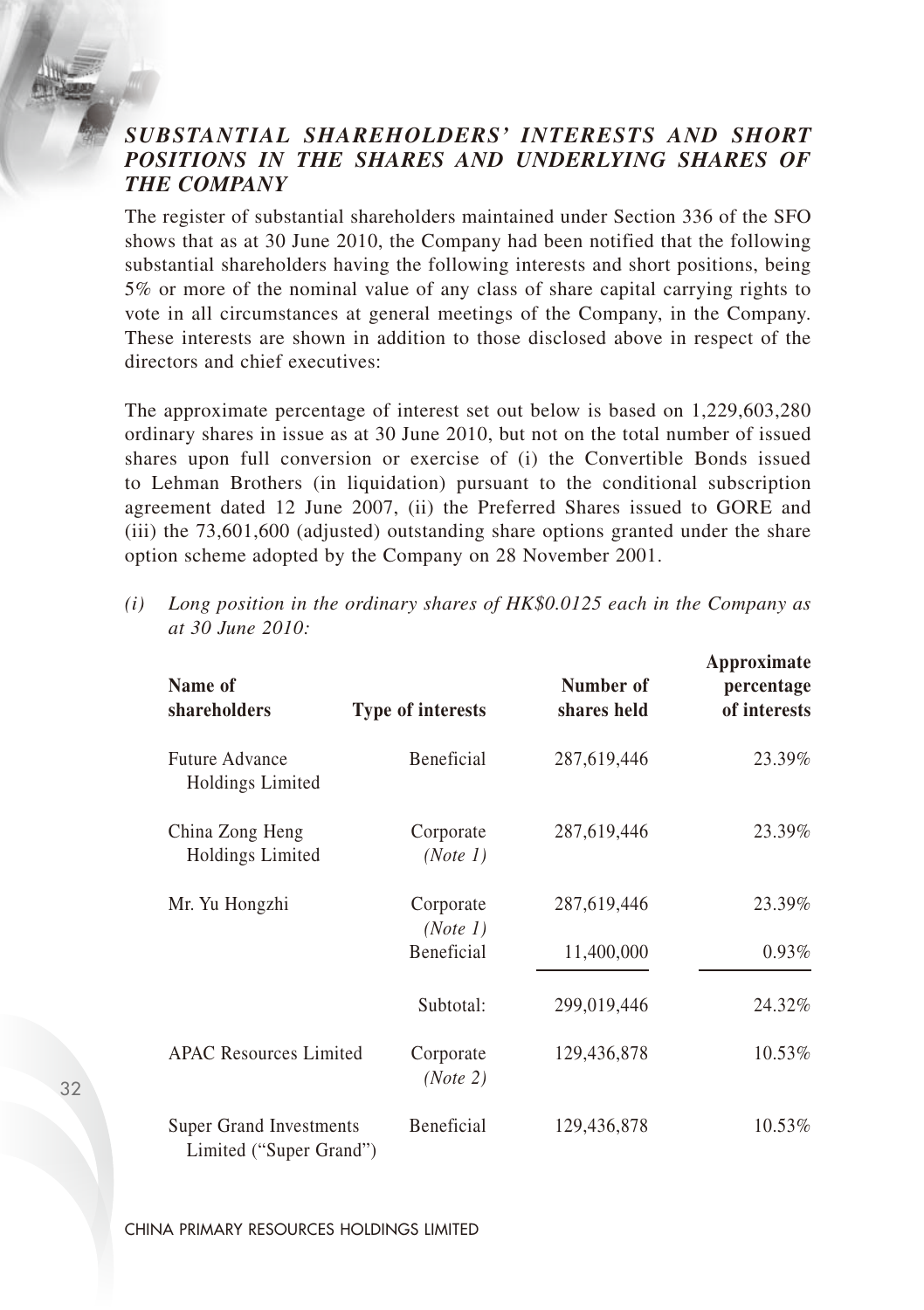#### *Notes:*

- 1. These shares are held by Future Advance. Future Advance is the only substantial shareholder which is beneficially owned as to 37.5% by China Zong Heng Holdings Limited (which in turn is 100% beneficially owned by Mr. Yu Hongzhi), 12.5% by Ms. Ma Zheng who is the sole director of Future Advance, 27% by Zhong Nan Mining Group Limited (which in turn is 100% beneficially owned by Mr. Zhang Lei), 13% by Mr. Wu Yong Jin and the remaining 10% by Ms. Ma Yi.
- 2. These shares are held by Super Grand and Super Grand is a wholly-owned subsidiary of APAC Resources Limited, the issued shares of which are listed on the main board of the Stock Exchange.
- *(ii) Long position in the underlying shares or debentures of the Company as at 30 June 2010:*

| <b>Name</b>                               | Type of<br>interests | Description of<br>derivatives                | Number of<br>underlying<br>shares | Approximate<br>percentage of<br>interests |
|-------------------------------------------|----------------------|----------------------------------------------|-----------------------------------|-------------------------------------------|
| Lehman Brothers<br>(in liquidation)       | <b>Beneficial</b>    | Convertible Bonds<br>(Notes 1 & 3)           | 184,733,481                       | 15.02%                                    |
| Great Ocean Real<br><b>Estate Limited</b> | <b>Beneficial</b>    | <b>Preferred Shares</b><br>(Notes $2 \& 3$ ) | 359, 396, 454                     | 29.23%                                    |
| Mr. Zhang Zheng<br>(張征先生)                 | Corporate            | <b>Preferred Shares</b><br>(Notes $2 \& 3$ ) | 359, 396, 454                     | 29.23%                                    |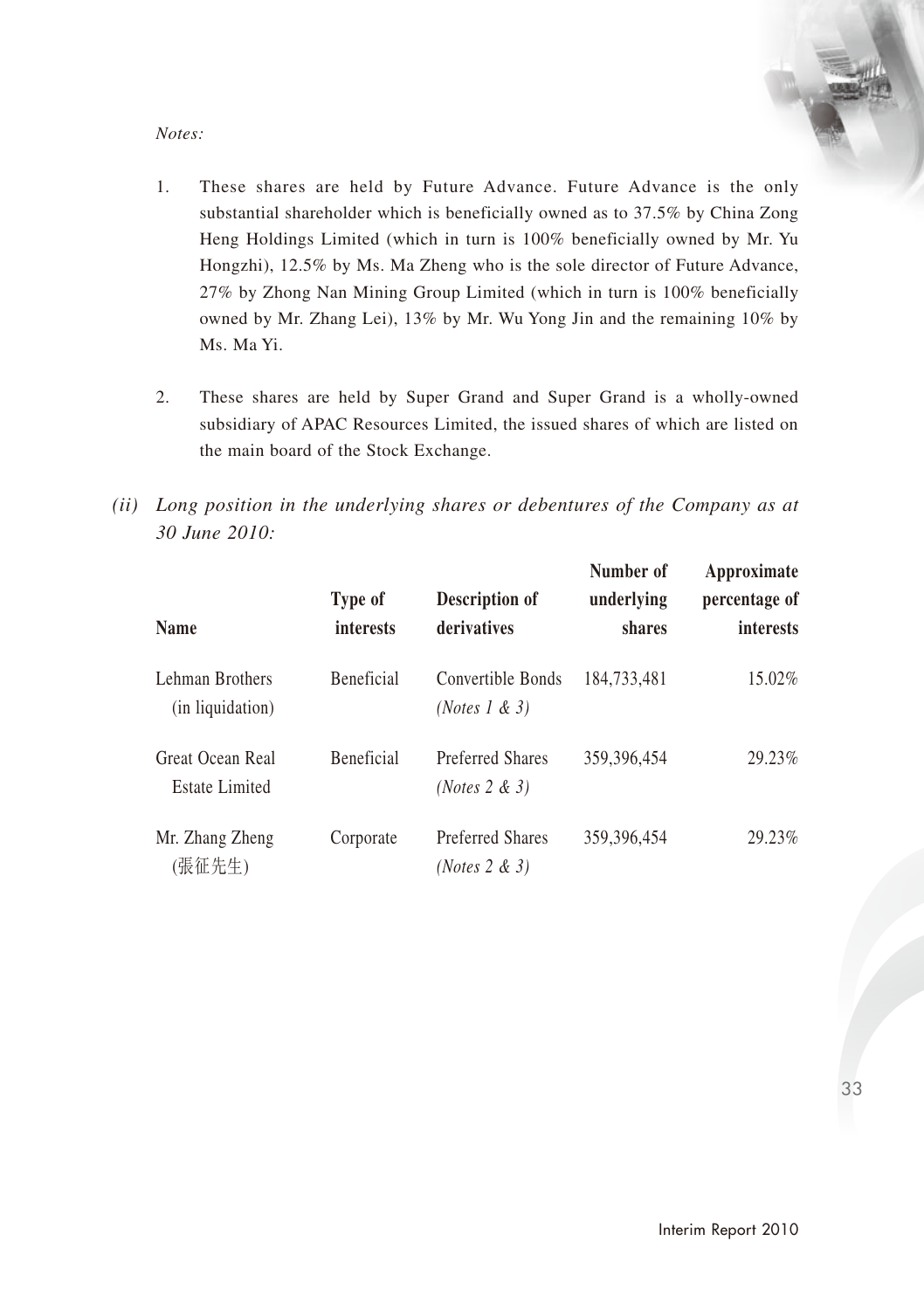*Notes:*

- 1. The total number of shares to which Lehman Brothers (in liquidation) are entitled under the Convertible Bonds has taken into account the existing issued share capital of the Company and all outstanding securities which may be convertible into or carry rights to subscribe for new Shares. Based on the existing issued share capital and exercise in full of all other securities carrying rights to subscribe for new Shares including warrants and share options and other convertible securities convertible into new Shares of the Company outstanding as at 30 June 2010, the maximum number of new Shares to be issued upon full conversion of the Convertible Bonds is 184,733,481, representing 10% of the issued share capital of the Company as enlarged by the full conversion of the aforesaid convertible securities. Details of the Convertible Bonds are set out in the circular of the Company dated 5 September 2007.
- 2. These underlying shares are held by GORE, a company incorporated in the British Virgin Islands with limited liability. Mr. Zhang Zheng (張征) is the sole beneficial owner of GORE. The Preferred Shares issued carry conversion right to convert into ordinary shares of the Company at the initial conversion rate of 1:1 (adjusted to 1:1.2825 on 16 July 2009 and further adjusted to 1:0.1282 on 20 August 2009). The Preferred Shares will be cancelled upon the completion of the Disposal.
- 3. It is on 26 October 2007 and 31 October 2007, with all the conditions being fulfilled, the creation and issuance of the Preferred Shares and Convertible Bonds were completed.

Save as disclosed above, as at 30 June 2010, the directors are not aware of any other person (other than the directors or chief executive of the Company) who had an interest or short position in the shares and underlying shares which would fall to be disclosed to the Company under Divisions 2 and 3 of Part XV of the SFO, or who had an interest, directly or indirectly, in 5% or more of the nominal value of any class of share capital carrying rights to vote in all circumstances at general meetings of the Company, or any other substantial shareholders whose interests or short position were recorded in the register required to be kept by the Company under Section 336 of the SFO.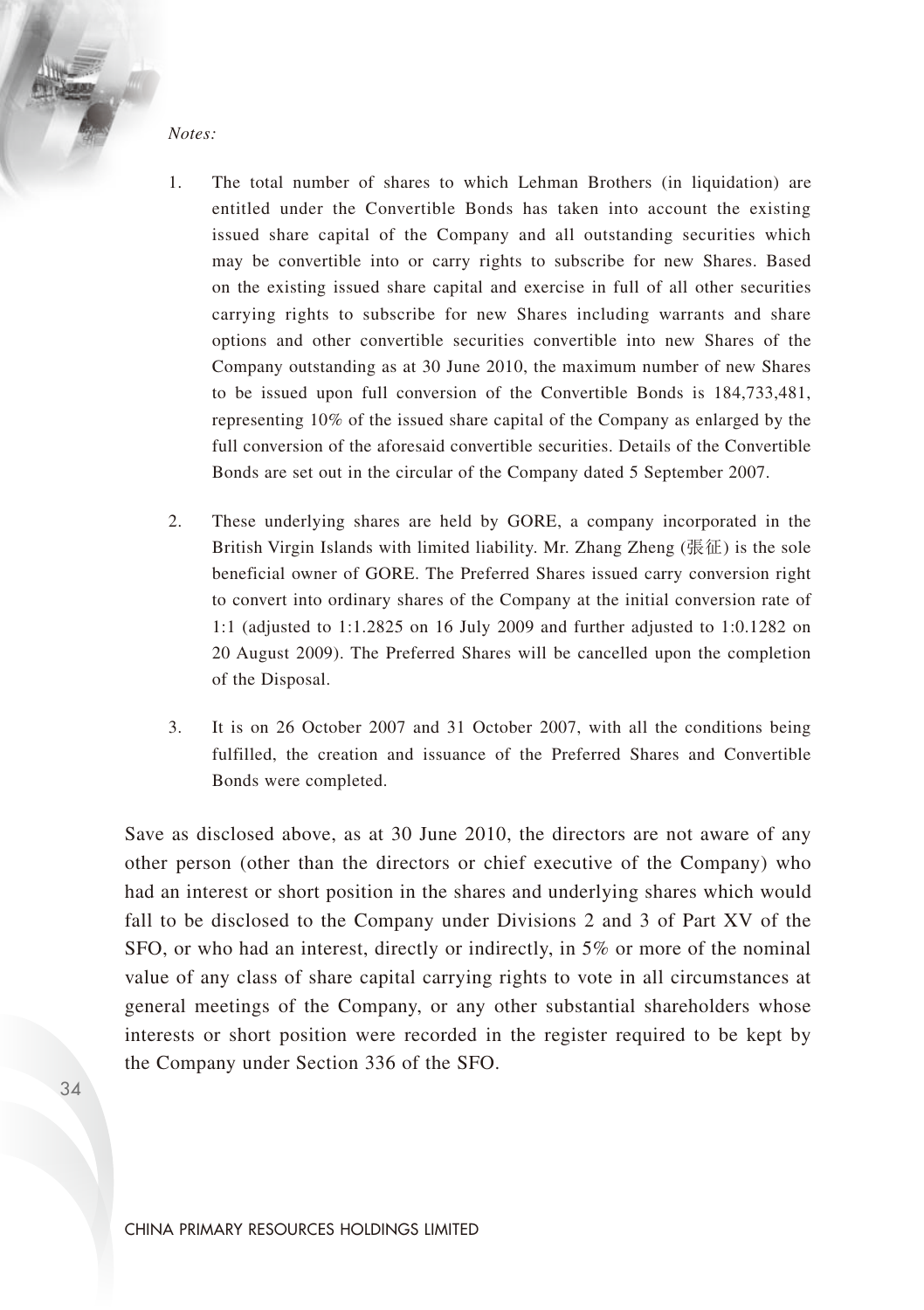# *DIRECTORS' RIGHTS TO ACQUIRE SHARES*

Save as disclosed above, at no time during the period was the Company or any of its subsidiaries a party to any arrangement to enable the directors or their respective spouse or children under 18 years of age to acquire benefits by means of the acquisition of shares in, or debentures of, the Company or any other body corporate.

# *COMPETITION AND CONFLICT OF INTERESTS*

Mr. Yu Hongzhi, the director of the Company's subsidiary Yichang Fulianjiang Joint Composite Limited, is the director and legal representative of 宜昌弘訊管 業有限公司 (transliterated as Yichang HongXun Conduit and Calling Company Limited) ("Yichang HongXun"), which is a company incorporated in the PRC and principally engaged in selling and producing PE Pipes in the PRC. Mr. Yu Hongzhi was not a substantial shareholder of Yichang HongXun during the period under review. Save as disclosed above, as at 30 June 2010, none of the Directors, management shareholders, substantial shareholders and any of their respective associates has engaged in any business that competes or may compete directly or indirectly, with the business of the Group, or has or may have any other conflicts of interest with the Group.

# *AUDIT COMMITTEE*

The Company established an audit committee with written terms of reference in compliance with the GEM Listing Rules. The audit committee comprises three members, Mr. Wan Tze Fan Terence ("Mr. Wan"), Mr. Liu Weichang ("Mr. Liu") and Mr. Chung Chin Keung ("Mr. Chung") who are the independent nonexecutive Directors of the Company. The primary duties of the audit committee are to review the Company's annual report and financial statements, quarterly reports and half-yearly report and to provide advice and comment thereon to the Board. The audit committee will also be responsible for reviewing and supervising the financial reporting and internal control procedures of the Group. The audit committee has reviewed the Group's unaudited results for the three months and six months ended 30 June 2010 and has provided advice and comments thereon.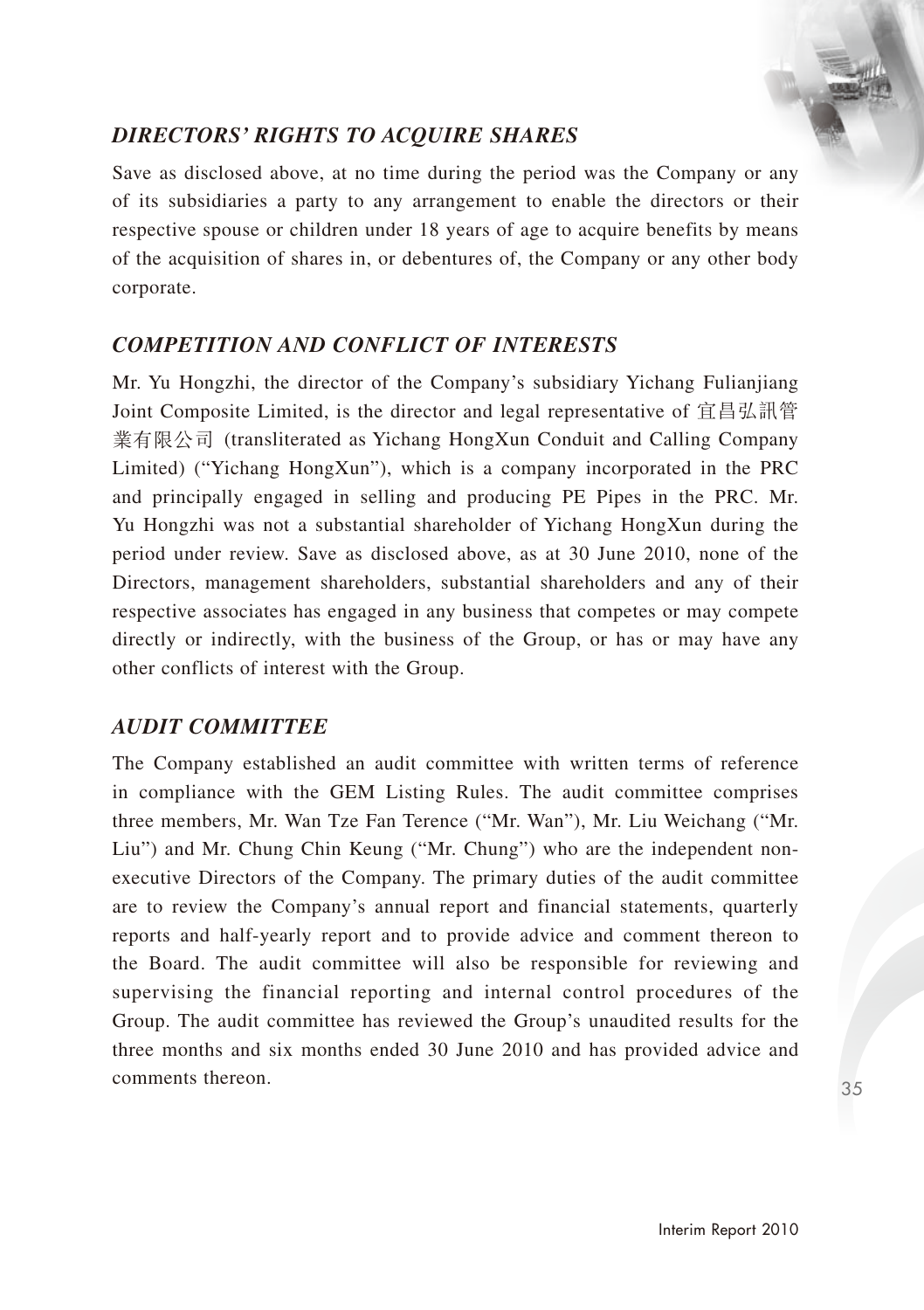# *REMUNERATION COMMITTEE*

The remuneration committee of the Company was established on 1 June 2005. The function of the remuneration committee is to consider and recommend to the Board on the Group's remuneration policy and structure for all remuneration of executive directors and senior management and to review and determine the remuneration packages of the executive directors and senior management. The remuneration committee comprises three members, Mr. Wan, Mr. Liu and Mr. Chung who are the independent non-executive Directors of the Company.

# *PURCHASE, SALE OR REDEMPTION OF SECURITIES*

The Company had not redeemed any of its shares during the period ended 30 June 2010. Neither the Company nor any of its subsidiaries had purchased or sold any of the Company's shares during the period ended 30 June 2010.

# *COMPLIANCE WITH CODE ON CORPORATE GOVERNANCE PRACTICES*

The Company has complied with all the code provisions set out in Appendix 15, The Code on Corporate Governance Practices (the "Code") to the GEM Listing Rules throughout the accounting period for the six months ended 30 June 2010, save and except the following:

### **Code Provision A.2.1**

This Code Provision stipulates that the roles of chairman and chief executive officer should be separate and should not be performed by the same individual.

During the period under review, we still did not have an officer with the title of "Chief Executive Officer" (the "CEO"). The Code envisages that the management of the Board should rest on the Chairman, whereas the day-to-day management of the Company's business should rest on the CEO. Ms. Ma Zheng, the Chairman, is also the director of the Company's production plant in Yichang City. This constitutes a deviation of Code Provision A.2.1. The Board still holds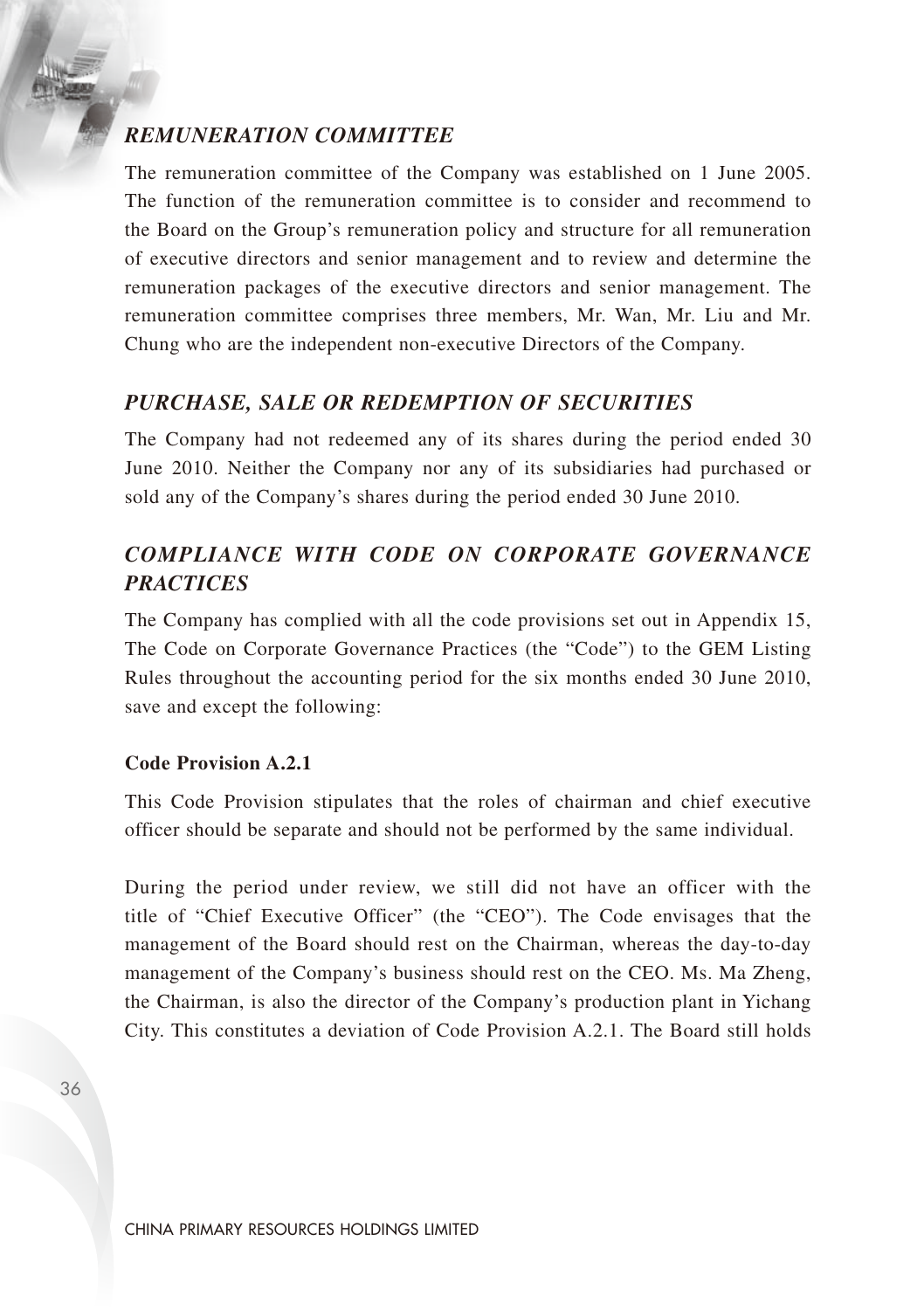the view that this arrangement is appropriate for the Company but we do not compromise accountability and independent decision making for this since we have an audit committee, all members of which are independent non-executive directors, to help to ensure the accountability and independence of Ms. Ma Zheng.

## **Code Provision A.4.1**

Code Provision A.4.1 stipulates that non-executive directors should be appointed for a specific term, subject to re-election.

During the period under review, the Company has three independent nonexecutive directors, they are Mr. Wan, Mr. Liu and Mr. Chung. Except for Mr. Chung who was appointed for a specific term of two years, the other two are not appointed for specific terms. However, they are all subject to retirement by rotation at least once every three years in accordance with the Company's Articles of Association. The Board has discussed and concluded that the current practice of appointing non-executive directors without specific terms but otherwise subject to retirement and re-election is fair and reasonable, and therefore will not change the terms of appointment of Mr. Wan and Mr. Liu.

## **Code Provision B.1.4 and C.3.4**

Code Provision B.1.4 and C.3.4 stipulate that the remuneration committee and audit committee should make available their terms of reference, explaining their roles and the authorities delegated to them by the Board.

The Company has not yet disclosed the terms of reference of the remuneration committee and audit committee on the website of the Company since the Company's website is not yet ready. However, once it is ready for use, the Company will be put the terms of reference on the Company's website. In addition, the terms of reference will be available from the Company on request.